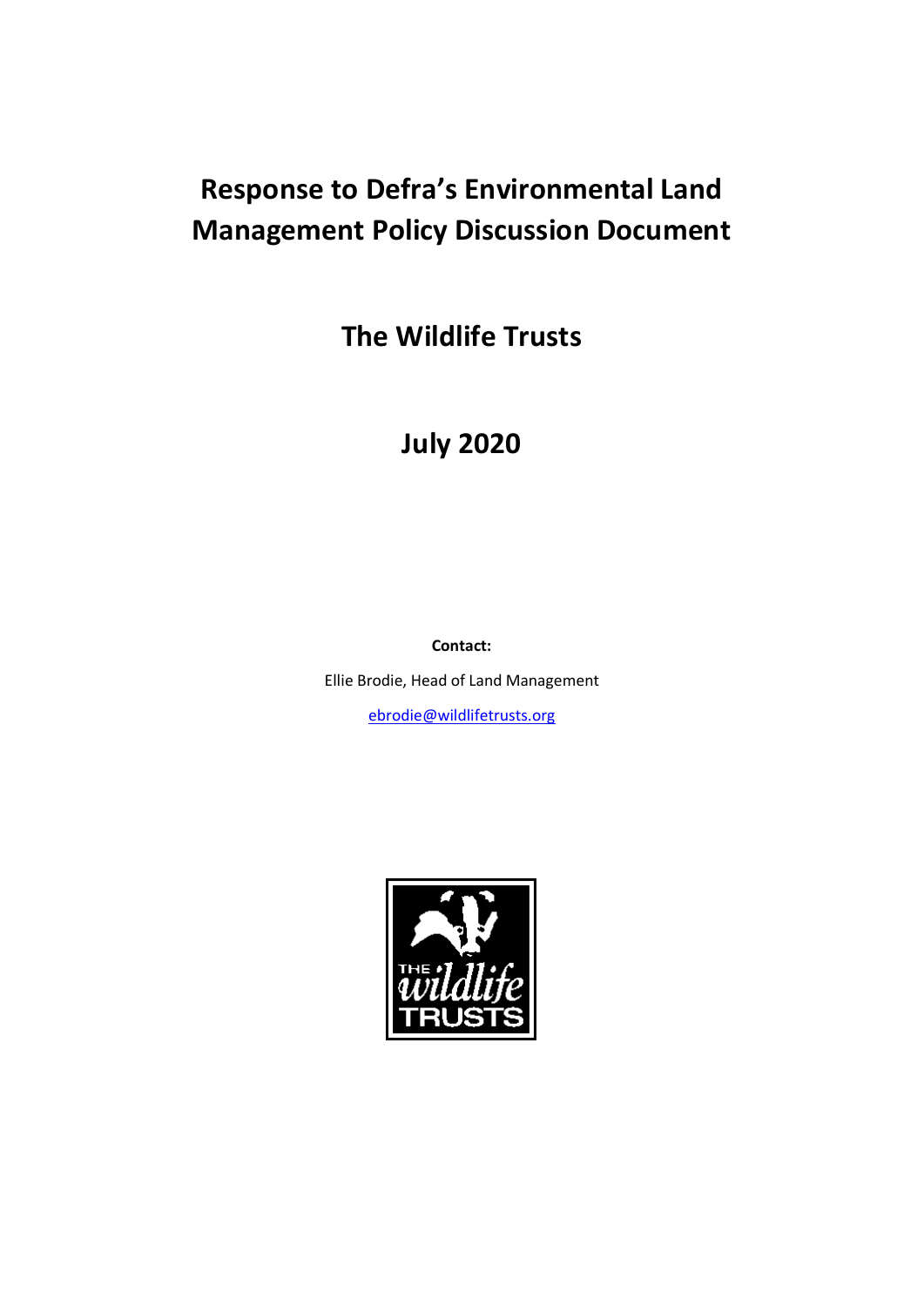# **Contents**

| Question 6. Do you have any comments on the design principles on page 14? Are they the right                                                                                                                                                                                                                                                                                                                                                                                                        |
|-----------------------------------------------------------------------------------------------------------------------------------------------------------------------------------------------------------------------------------------------------------------------------------------------------------------------------------------------------------------------------------------------------------------------------------------------------------------------------------------------------|
| Question 7. Do you think the ELM scheme as currently proposed will deliver each of the objectives                                                                                                                                                                                                                                                                                                                                                                                                   |
| Question 8. What is the best way to encourage participation in ELM? What are the key barriers to                                                                                                                                                                                                                                                                                                                                                                                                    |
| Question 9. For each tier we have given a broad indication of what types of activities could be paid                                                                                                                                                                                                                                                                                                                                                                                                |
| Question 10. Delivering environmental outcomes across multiple land holdings will in some cases be<br>critical. For example, establishing wildlife corridors or improving water quality in a catchment. What<br>support do land managers need to work together within ELM, especially in Tiers 2 and 3? 17                                                                                                                                                                                          |
| Question 11. While contributing to national environmental targets (such as climate change<br>mitigation) is important, ELM should also help to deliver local environmental priorities, such as in<br>relation to flooding or public access. How should local priorities be determined? 18                                                                                                                                                                                                           |
| Question 12. What is the best method for calculating payments rates for each tier, taking into<br>account the need to balance delivering value for money, providing a fair payment to land managers,                                                                                                                                                                                                                                                                                                |
| Question 13: To what extent might there be opportunities to blend public with private finance for                                                                                                                                                                                                                                                                                                                                                                                                   |
| Question 14: As we talk to land managers and look back on what has worked from previous<br>schemes, it is clear that access to an adviser is highly important to successful environmental<br>schemes. Is advice always needed? When is advice most likely to be needed by a scheme                                                                                                                                                                                                                  |
| Question 15. We do not want the monitoring of ELM agreements to feel burdensome to land<br>managers, but we will need some information that shows what's being done in fulfilling the ELM<br>agreement. This would build on any remote sensing, satellite imagery and site visits we deploy. How<br>might self-assessment work? What methods or tools, for example, photographs, might be used to<br>enable an agreement holder to be able to demonstrate that they're doing what they signed up to |
| Question 16. Do you agree with the proposed approach to the National Pilot? What are the key                                                                                                                                                                                                                                                                                                                                                                                                        |
| Question 17. Do you have any other comments on the proposals set out in this document?  31                                                                                                                                                                                                                                                                                                                                                                                                          |
|                                                                                                                                                                                                                                                                                                                                                                                                                                                                                                     |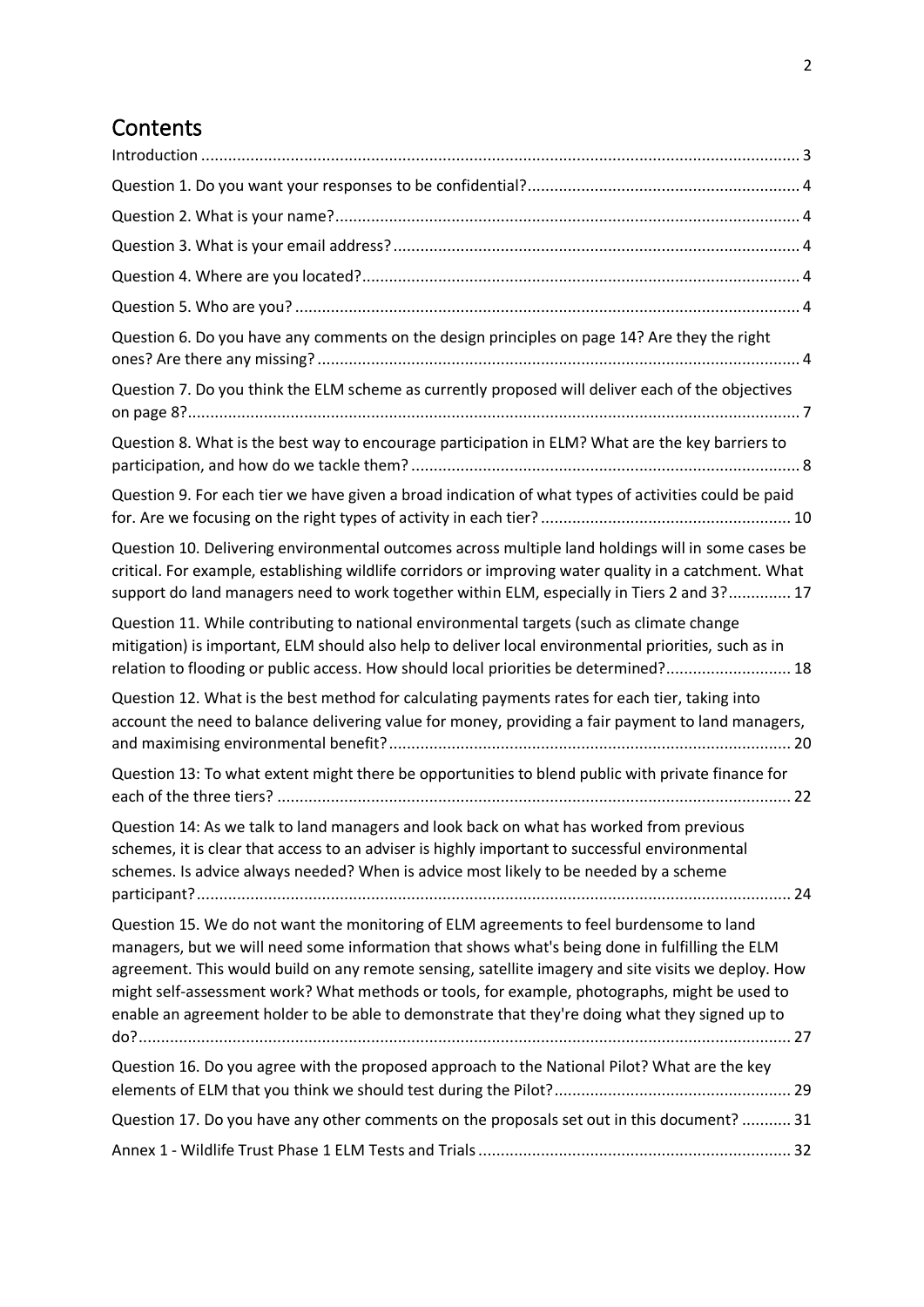# <span id="page-2-0"></span>Introduction

We are in a climate and nature emergency – an emergency which will have a profound impact on our environment and agriculture. The Wildlife Trusts believe that the health of the environment must be at the heart of future agriculture and land management policy – which means designing a new system to incentivise farmers and other land managers to help nature to recover, based on environmental outcomes and public benefits.

# **The Wildlife Trusts want to see active recovery for wildlife happening across at least 30% of our land and by 2030 - 30/30.**

Our vision is for 30% of land to be connected and protected in a Nature Recovery Network (NRN) which allows nature to thrive once more. A network for recovery is based on the principles set out in the Lawton Review<sup>1</sup> - that there is more, better, bigger and more joined up space for nature. It would comprise:

- Core areas in which the conservation of biodiversity is the prime purpose (e.g. nature reserves, SSSI, Local Wildlife Sites)
- The recovery area where habitats are restored and new habitat created, at a range of scales. and may also be protected, or may have another, compatible land use. (e.g. low intensity grazing on species rich grassland)
- Set in a wildlife friendly landscape (both rural and urban) containing corridors and steppingstones of habitat which provide essential ecological or environmental connections (e.g. farmland in countryside stewardship).

ELM is vital to realising this vision of 30% of land networked together in a Nature Recovery Network (NRN) across core sites, recovery areas and a wildlife friendly landscapes – and land managers should be supported to improve their land for nature and contribute to this network. All the public goods which ELM will pay for will contribute to the 30% by 2030 vision:

- Clean and plentiful water
- Clean air
- Protection from and mitigation of environmental hazards
- Mitigation of and adaptation to climate change
- Thriving plants and wildlife
- Beauty, heritage and engagement.

The Wildlife Trusts are a movement of more than 800,000 members, 40,000 volunteers, 2000 staff and 600 trustees, from a wide range of backgrounds and all walks of life. We manage over 2,300 nature reserves for the benefit of wildlife and people. We are commenting on Defra's Environmental Land Management Policy Discussion Document<sup>2</sup> in our capacity as land advisors and major landowners in our own right. We manage almost 100,000 hectares of land and own 31 working farms which we manage positively for wildlife, as well as giving advice to more than 5,000 landowners each year.

<sup>&</sup>lt;sup>1</sup> Lawton et al. (2010) Making Space for Nature. Available at:

[https://webarchive.nationalarchives.gov.uk/20130402170324/http://archive.defra.gov.uk/environment/biodiversity/docu](https://webarchive.nationalarchives.gov.uk/20130402170324/http:/archive.defra.gov.uk/environment/biodiversity/docu%20ments/201009space-for-nature.pdf)  [ments/201009space-for-nature.pdf](https://webarchive.nationalarchives.gov.uk/20130402170324/http:/archive.defra.gov.uk/environment/biodiversity/docu%20ments/201009space-for-nature.pdf)

<sup>2</sup> Defra ELM Discussion Document, February 2020. Available at:

[https://consult.defra.gov.uk/elm/elmpolicyconsultation/supporting\\_documents/ELM%20Policy%20Discussion%20Docume](https://consult.defra.gov.uk/elm/elmpolicyconsultation/supporting_documents/ELM%20Policy%20Discussion%20Document%20230620.pdf) [nt%20230620.pdf](https://consult.defra.gov.uk/elm/elmpolicyconsultation/supporting_documents/ELM%20Policy%20Discussion%20Document%20230620.pdf)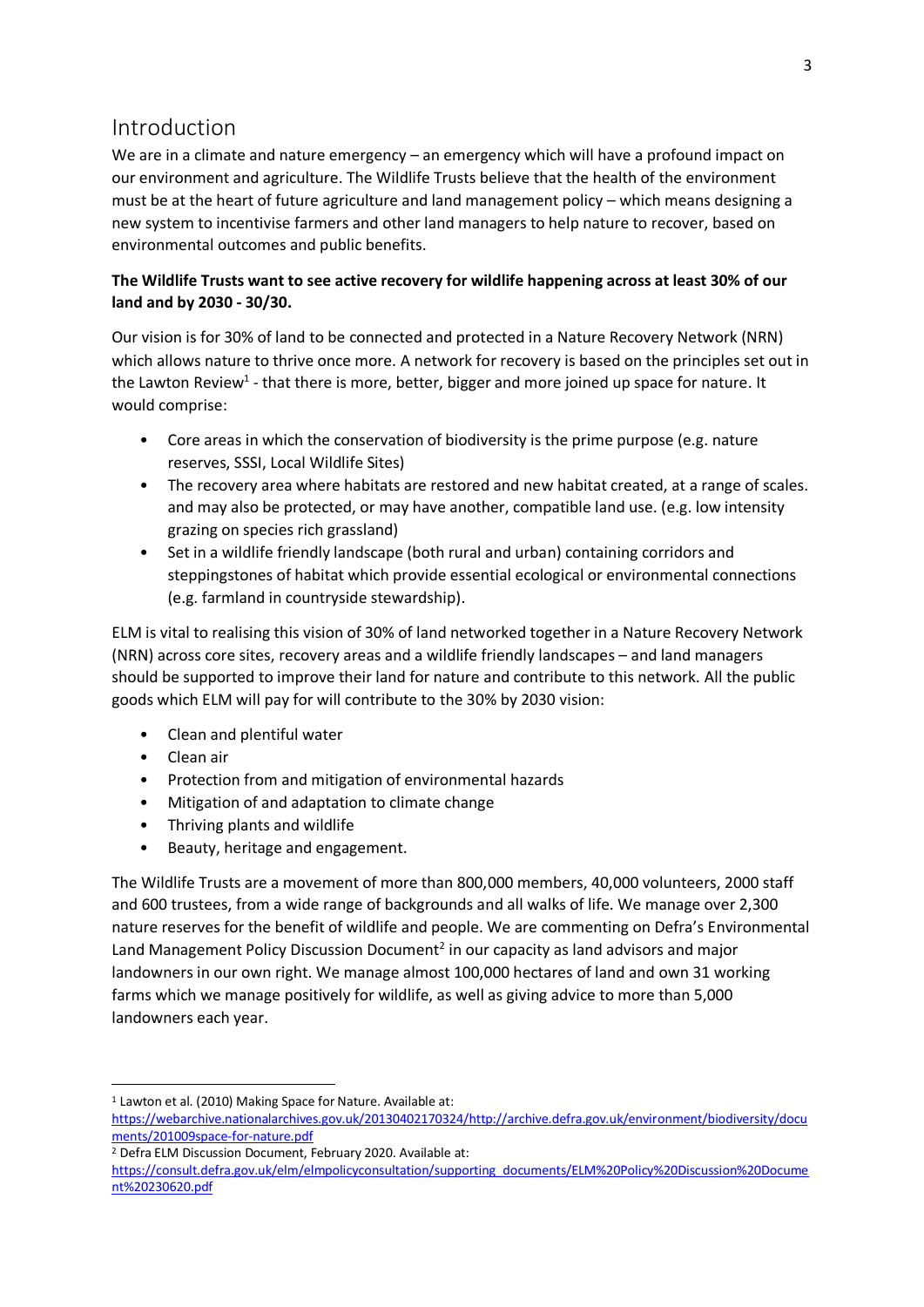<span id="page-3-0"></span>Question 1. Do you want your responses to be confidential? No.

<span id="page-3-1"></span>Question 2. What is your name? Ellie Brodie

<span id="page-3-2"></span>Question 3. What is your email address? [ebrodie@wildlifetrusts.org](mailto:ebrodie@wildlifetrusts.org)

<span id="page-3-3"></span>Question 4. Where are you located? National

<span id="page-3-4"></span>Question 5. Who are you? Other – Environmental NGO and Land Manager.

# <span id="page-3-5"></span>Question 6. Do you have any comments on the design principles on page 14? Are they the right ones? Are there any missing?

The design principles look sensible and there are none with which we would disagree.

However, principle (d) needs more ambition and to be expressed more effectively. The purpose of having actions that most land managers can deliver is to achieve environmental outcomes across the peri-urban and rural landscape. As a principle, having 'something for everyone' is only of merit because there is something that every land manager can do to contribute to environmental outcomes. It should not be a principle in and of itself.

There are some important principles which are missing:

### **i. Clear aims, outcomes and measurable targets**

It is disappointing that Defra are still developing the final set of priorities for ELM. The Wildlife Trusts would like to see another consultation for ELM which includes a clear articulation of ELM outcomes with plans for the associated actions and payments to deliver them.

We want to see ambitious, legally binding, and enforceable targets for nature's recovery enshrined in the Environment Bill and enforced by an independent Office for Environmental Protection. ELM – as set out in the 25 Year Environment Plan – is to be a key delivery mechanism for the government's environmental ambitions. Therefore, ELM objectives should be tied to meeting the environmental ambitions of the government, which should be legally bound through the Environment Bill. Further, there should be [a structural connection between the Agriculture and Environment Bills](https://greeneruk.org/sites/default/files/download/2020-07/Greener%20UK%20Link%20Ag%20Bill%20Lords%20Committee%20Stage%20briefing.pdf) to avoid wider environmental ambitions being undermined, as happened with the CAP<sup>3</sup>.

### **ii. Funding commensurate with the scale of environmental need**

<sup>3</sup> Greener UK, House of Lords Committee Stage Briefing on the Agriculture Bill, July 2020. Available at: [https://greeneruk.org/sites/default/files/download/2020-](https://greeneruk.org/sites/default/files/download/2020-07/Greener%20UK%20Link%20Ag%20Bill%20Lords%20Committee%20Stage%20briefing.pdf) [07/Greener%20UK%20Link%20Ag%20Bill%20Lords%20Committee%20Stage%20briefing.pdf](https://greeneruk.org/sites/default/files/download/2020-07/Greener%20UK%20Link%20Ag%20Bill%20Lords%20Committee%20Stage%20briefing.pdf)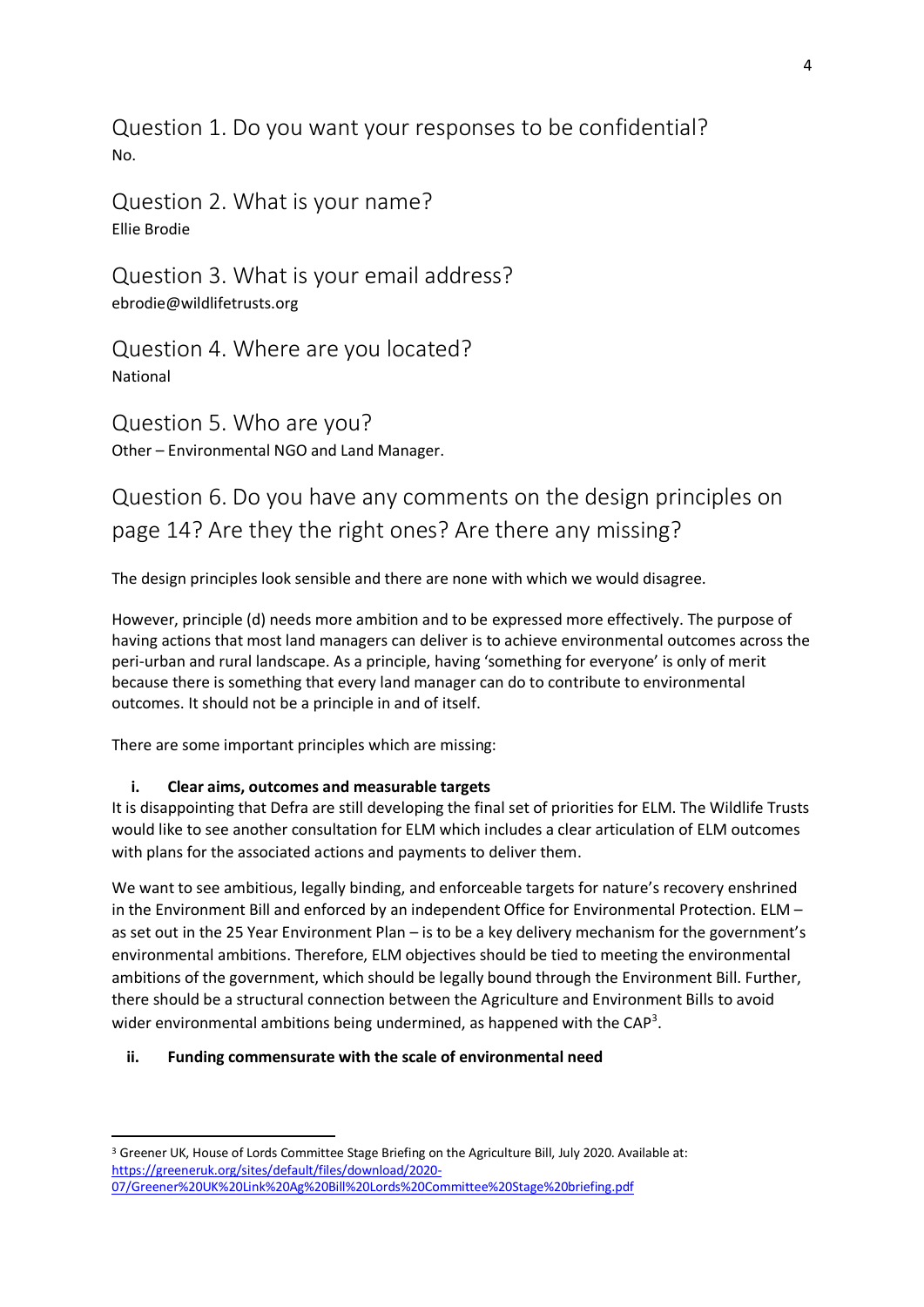Alongside the Environment Bill, the Agriculture Bill should create a matching long-term ELM funding framework based on an assessment of environmental need and the contribution needed from the land management sector in meeting environmental targets.<sup>4</sup>

## **iii. Lock-in environmental outcomes; don't rent them**

Agreements need to go further and last longer to enable them to establish and create the changes necessary for nature to recover. Long-term agreements, from 15 – 50 years are needed, supported by in-perpetuity agreements and (e.g.) conservation covenants.

# **iv. Environmental delivery guided by spatial mapping – the Nature Recovery Network**

The Wildlife Trusts are calling for the creation of a Nature Recovery Network (NRN). The NRN will need to be spatially planned so that action can be better targeted to where it will be most effective to form an ecologically coherent, resilient network of sites that will enable nature to recover and thrive. The NRN should be the key spatial guidance and prioritisation mechanism for ELM, and provides a missing link in the current system through to different sectors (e.g. planning/ built development).

# **v. Base ELM on good quality – including local – data**

Good quality data needs to be at the heart of ELM decision-making and as such should be included as a design principle. The following issues with data in the current schemes must be rectified in future ELM schemes:

- The data on MAGIC<sup>5</sup> is often extremely out of date, and some habitats are not listed on MAGIC. In Cornwall, for example, areas of BAP acid grassland and Purple Moor-grass rush pasture are not listed on the system and therefore not eligible for payments in CS.
- Local Wildlife Sites are not listed on MAGIC but represent some core areas of non-SSSI designated habitat in the county. These will form an integral part of Nature Recovery Networks and stepping-stones, so should be included in ELMS targeting.
- There is a lack of coordination between two mapping systems: the internal RPA/NE GIS mapping system and the public facing MAGIC. Many Mid-Tier endorsement requests have been missed out due to 1) lack of clear instruction to land owners of the endorsement process ahead of the deadlines set and 2) lack of up to date PHI layers on magic not being updated at the same time as the internal RPA/NE mapping system. This has left many areas of important habitat open to degradation.
- Local data is discounted when it can be of better quality to national data. For example, individual Wildlife Trusts have evidence of: (a) Natural England using a 1980s national chalk grassland inventory in preference to local data because that dataset – in spite of its age - was consistent across England; and (b) the Environment Agency are currently digitising 1980s habitat survey information to inform the development of a Natural Capital Investment Plan for the Ox-Cam ARC for the same reasons.
- Natural England are also in the process of reviewing the priority habitat type 'Coastal and Floodplain Grazing Marsh' in recognition of the problems with the definition and dataset for this habitat type; this is of value because adherence to the existing, flawed dataset and definition will embed management practices which seek to preserve the existing biodiversity and other values of this landscape type (which, in public goods terms, are often limited) whilst a reshaping of the approach (towards a new habitat type, Floodplain Wetland Mosaic) will embed the principle of restoring natural hydrological function, meaning that land previously considered as CFGM will be more able to deliver multiple benefits, particularly related to clean and plentiful water, and

<sup>4</sup> Greener UK, Briefing for Second Reading of the Environment Bill, February 2020. Available at: [https://greeneruk.org/sites/default/files/download/2020-](https://greeneruk.org/sites/default/files/download/2020-02/Greener_UK_and_Link_briefing_for_second_reading_of_the_Environment_Bill_February_2020.pdf)

[<sup>02/</sup>Greener\\_UK\\_and\\_Link\\_briefing\\_for\\_second\\_reading\\_of\\_the\\_Environment\\_Bill\\_February\\_2020.pdf](https://greeneruk.org/sites/default/files/download/2020-02/Greener_UK_and_Link_briefing_for_second_reading_of_the_Environment_Bill_February_2020.pdf) <sup>5</sup> <https://magic.defra.gov.uk/>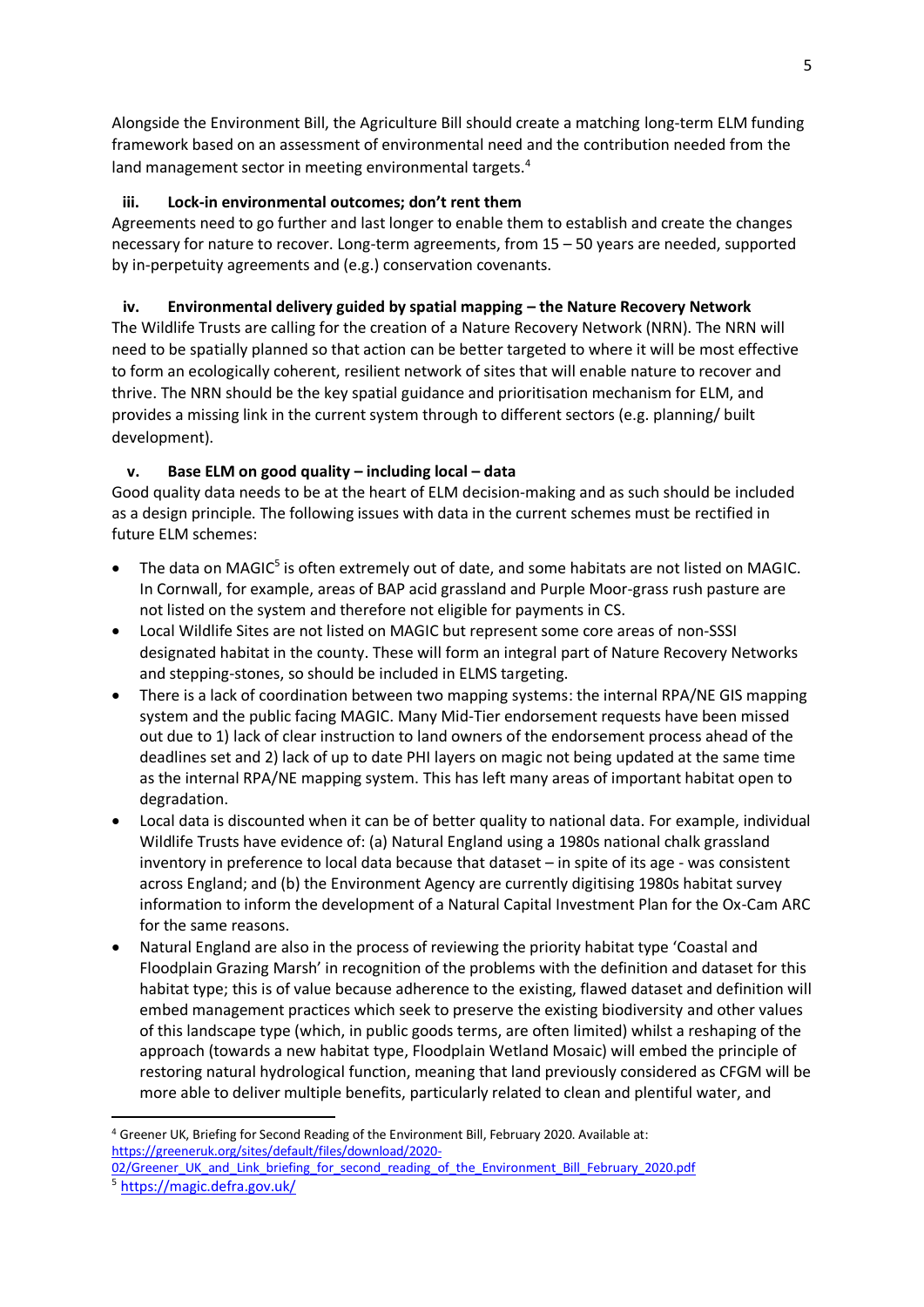protection from environmental hazards, under a new ELM regime. It is proposed that an inventory map would capture not only sites already meeting this definition but also 'Floodplain with potential for restoration to Wetland Mosaic priority habitat', at which ELM support could be targeted to help deliver nature's recovery.

• Mapping used to make decisions in ELM must be dynamic to take account of changes (e.g. where new habitat is created) and also where mapping errors are recognised. For example, an NVZ in South Devon to protect Slapton Ley SSSI only mapped the smaller Start Stream catchment and not the larger River Gara catchment, even though both are part of the NVZ. As a result, while farmers in the Start were able to receive CSF grants and advice, landowners in the Gara could not access these. This has meant that land in the Gara continues to pollute due to lack of funding. These problems cannot perpetuate into ELM prioritisation and targeting. Updating and ground-truthing the data upon which decisions about ELM targeting are made must be a priority.

### **vi. Effective and enforced regulation**

ELM should only pay for activities over-and-above the regulatory baseline; a baseline which should include current cross-compliance measures and be enforced more effectively than it currently is (as evidenced in Defra's Farm Inspection and Regulation Review<sup>6</sup> and in a recent report by IEEP<sup>7</sup>. We return to this point in Question 9.

### **vii. Demonstrate impact & value for money**

ELM is about delivering public goods and therefore should demonstrate that taxpayers' money has been spent on achieving the aims and outcomes of ELM. This is about more than the principle of 'continuous improvement' (which we support) – it is about transparency of what public funds have achieved by way of environmental improvements. This point links directly back to point (a) – i.e. that ELM should have clear aims, outcomes and measurable targets against which it can be measured and hence demonstrate whether it is providing value for money. The Multi Annual Financial Assistance (MAFA) Plan identified in the Agriculture Bill needs strengthening to achieve this.

### **viii. Adequately incentivised**

Payment rates in Countryside Stewardship (CS) can be too low to incentivise land managers to join, especially given reporting requirements of CS. Uptake of ELM will only improve if payment rates are competitive, and regulation is enforced, for example, damage caused by other income generating activity is penalised such as GAEC 4 for soil erosion<sup>8</sup>. Farmers and other land managers in a new scheme must be better rewarded for the natural capital assets they maintain and the ecosystems services they provide.

### **ix. Integrated with farming, food and environment policy**

ELM is not the entirety of agriculture policy, and yet little else been consulted on. There is a pressing need for Defra to articulate how ELM works with other parts of the Future Farming Programme – including other incentive schemes. This is important to ensure that ELM doesn't become a metaphorical Christmas tree upon which almost anything could be added, and that other incentive

<sup>6</sup> Defra, Farm Inspection and Regulation Review, December 2018. Available at: [https://assets.publishing.service.gov.uk/government/uploads/system/uploads/attachment\\_data/file/764286/farm](https://assets.publishing.service.gov.uk/government/uploads/system/uploads/attachment_data/file/764286/farm-inspection-regulatio-review-final-report-2018.pdf)[inspection-regulatio-review-final-report-2018.pdf](https://assets.publishing.service.gov.uk/government/uploads/system/uploads/attachment_data/file/764286/farm-inspection-regulatio-review-final-report-2018.pdf)

<sup>7</sup> IEEP, Risks and Opportunities of a post-EU environmental regulatory regime for agriculture in England, January 2020. Available at: https://ieep.eu/uploads/articles/attachments/382e1f08-fa94-412a-9314-

bbbfcf194d53/Post%20EU%20exit%20Regulatory%20Framework%20-%20Final%20-%20Jan%202020.pdf?v=63747936653 <sup>8</sup> <https://www.gov.uk/guidance/guide-to-cross-compliance-in-england-2020>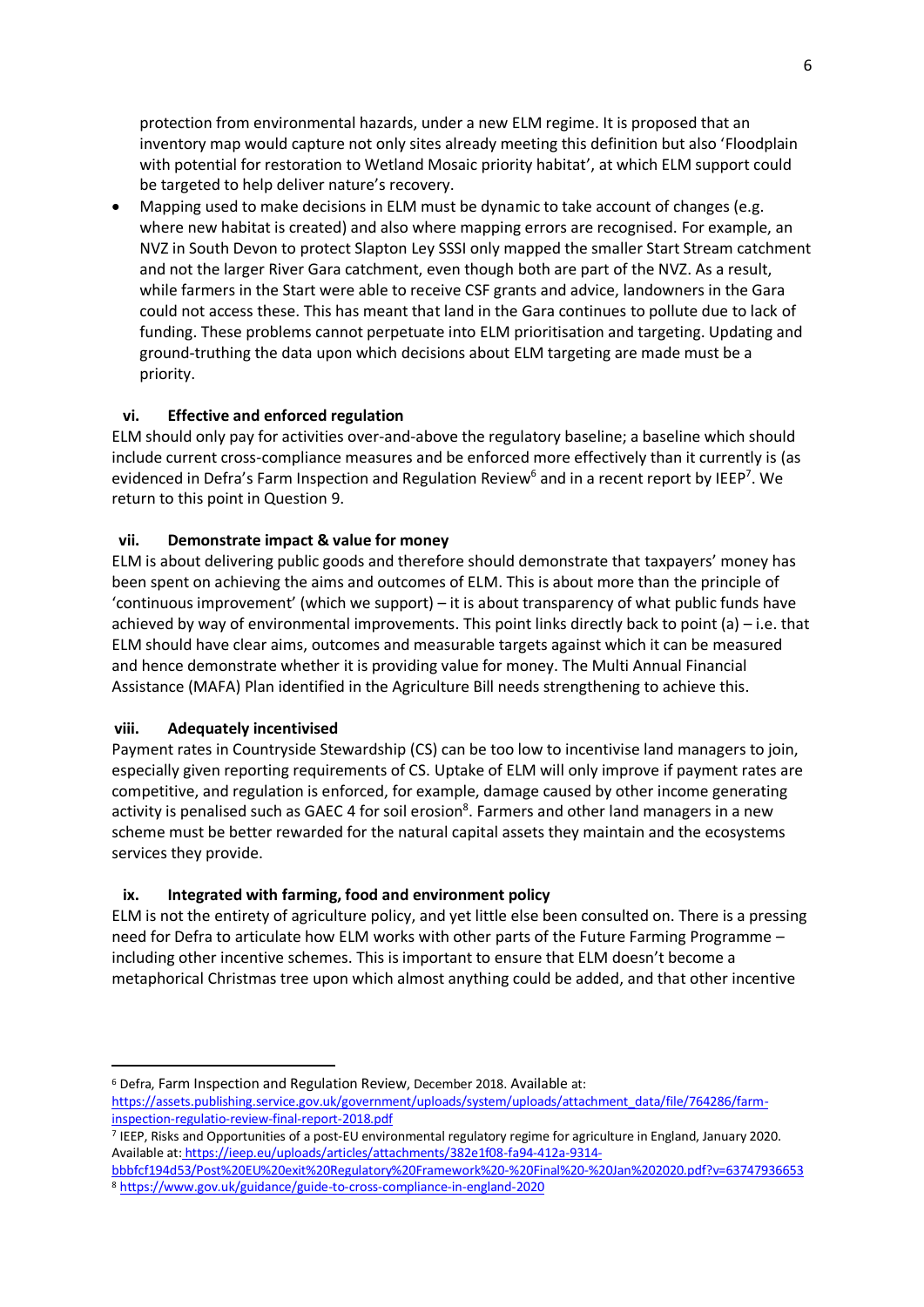schemes such as payments for productivity improvements do not undermine  $ELM<sup>9</sup>$ . Defra also needs to set out how agriculture policy connects with food policy – including the National Food Strategy.

# <span id="page-6-0"></span>Question 7. Do you think the ELM scheme as currently proposed will deliver each of the objectives on page 8?

From p. 8 of discussion document:

*'In summary, we recommend the strategic objectives of ELM are:*

- *1. To secure a range of positive environmental benefits, prioritising between environmental outcomes where necessary*
- 2. *To help tackle some of the environmental challenges associated with agriculture, focusing on how to address these in the shorter term.'*

**We are in a climate and nature emergency and urgently need to take action to address this. A strategic objective of ELM should therefore be to pay land managers to help tackle the climate and nature emergency through their positive land management practices. The Wildlife Trusts want to see active recovery for wildlife happening across at least 30% of our land and by 2030.** 

The framing of the strategic ELM objectives should reflect the climate and nature challenge and the opportunity land management provides in addressing it. As they currently read, the objectives sound unambitious and beg some questions: which environmental outcomes will get de-prioritised through ELM? Which environmental challenges will be left unanswered?

As a cornerstone of a future land management system, a core objective of ELM should be to reward land managers for the delivery of environmental public goods not currently rewarded by the market – and be properly resourced to do so. This is not explicit enough in the objectives as stated currently.

ELM is vital to realising the vision of 30% of land networked together in a Nature Recovery Network (NRN) across core sites, recovery areas and a wildlife friendly landscapes – and land managers should be supported to improve their land for nature and contribute to this network. All the public goods which ELM will pay for will contribute to the 30% by 2030 vision.

ELM should not be viewed as a new 'agri-environment scheme'. It is the foundation of a new approach to restorative land management that should support wildlife and bring an end to the biodiversity crisis, open up the countryside to the public, underpin more environmentally sustainable food and timber production, and help land management businesses become more sustainable and resilient. It should contribute to net zero and to creating 30% of land for nature's recovery by 2030.

A further objective of ELM should be to change attitudes and shift behaviours towards the environment and public access, ensuring all participants view the environment as a core part of their business, and a public asset.

ELM should enable farmers to move beyond seeing the environment as a 'bolt-on' option to their business to a more holistic approach to food production and land management, recognising the interdependencies between farming and nature, and acknowledging the wider environmental services that can benefit their business and society at large. This can only be done in practical terms

<sup>9</sup> Greener UK, House of Lords Committee Stage Briefing on the Agriculture Bill, July 2020. Available at: [https://greeneruk.org/sites/default/files/download/2020-](https://greeneruk.org/sites/default/files/download/2020-07/Greener%20UK%20Link%20Ag%20Bill%20Lords%20Committee%20Stage%20briefing.pdf) [07/Greener%20UK%20Link%20Ag%20Bill%20Lords%20Committee%20Stage%20briefing.pdf](https://greeneruk.org/sites/default/files/download/2020-07/Greener%20UK%20Link%20Ag%20Bill%20Lords%20Committee%20Stage%20briefing.pdf)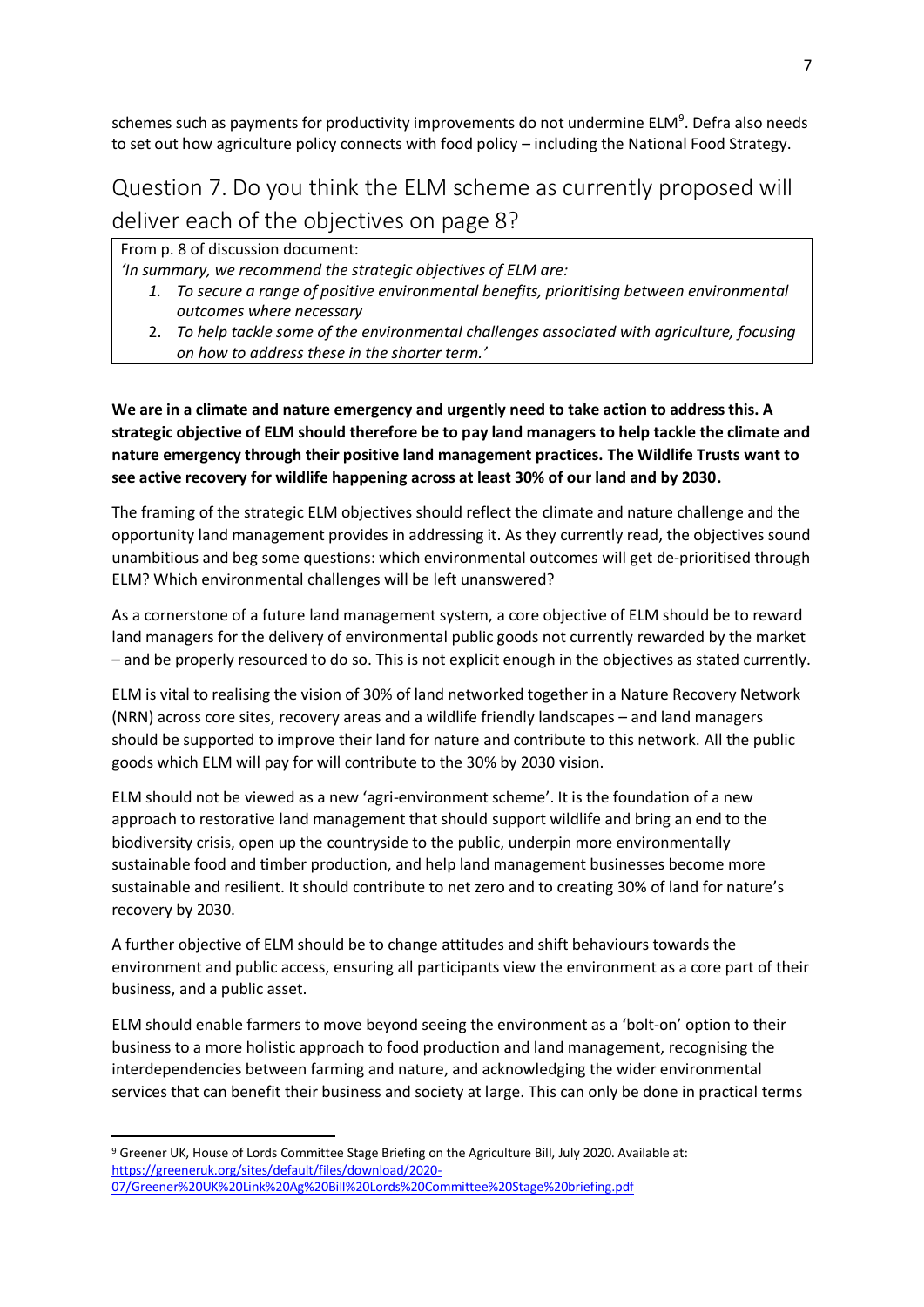if the financial remuneration of ELM reflects the potential profits from a range of alternative practices. ELM should enable some land managers to change what they produce from food to nature and ecosystem services.

Encouraging and enabling a whole-farm approach should therefore be an overarching objective of ELM, with Tier 1 in particular geared towards making the environment central to every farming and land management business. Some models already exist, such as organic, agroecological and regenerative agriculture. ELM should incorporate and build on these and in doing so, help the farming and land management sector move to a new environmental norm.

# <span id="page-7-0"></span>Question 8. What is the best way to encourage participation in ELM? What are the key barriers to participation, and how do we tackle them?

There are numerous ways of **encouraging participation** and **overcoming barriers** to participation in ELM including:

### **Opportunities for all land managers to help address the climate and nature emergency**

There need to be a range of options so that all land managers can be rewarded for delivering public goods and contributing to the overall health and resilience the natural environment. This applies across:

- different types of land from the intensively farmed and the peri-urban to the seminatural;
- different types of land manager, from tenants to owners;
- different holding sizes (with no minimum size needed to enter the scheme)
- different sectors including those which have previously been excluded from incentives under the CAP such as horticulture and non-agricultural land.

To support the opportunities to be taken up, advice will be critical (see Q14), training – including in public goods - as a gateway to scheme entry (see Q9) and financial support available for innovation including the opportunity for collaboration with neighbours.

### **Positive messaging**

Communicating a positive message about the role of land managers in tackling the climate and nature emergency through ELM and providing clarity around all elements of ELM is important for land managers – from aims and ambitions to payment rates and scheme requirements. This is also important for the public to understand how land managers are helping us all in the fight against the climate and nature emergency – a job that runs alongside and which underpins food production. As we move to a new approach to farming, land management and environmental expectations, new entrants may be (and hopefully will be) enticed into the sector. Ensuring that messaging around ELM reaches wider public and business communities, will give new entrants confidence and understanding.

### **Clear incentives**

A lack of clarity of the offer, including agreement length and payment rates, is a barrier to participation. For land managers to make decisions about future participation in ELM, they need to know what the financial rewards may be, including the implications of the transition away from the Basic Payments Scheme. Land managers need to understand both payment rates and duration of contracts so that they can plan long-term. Emphasising the longer-term benefits of investing in public goods, such as building resilience to extreme weather events, is also critical.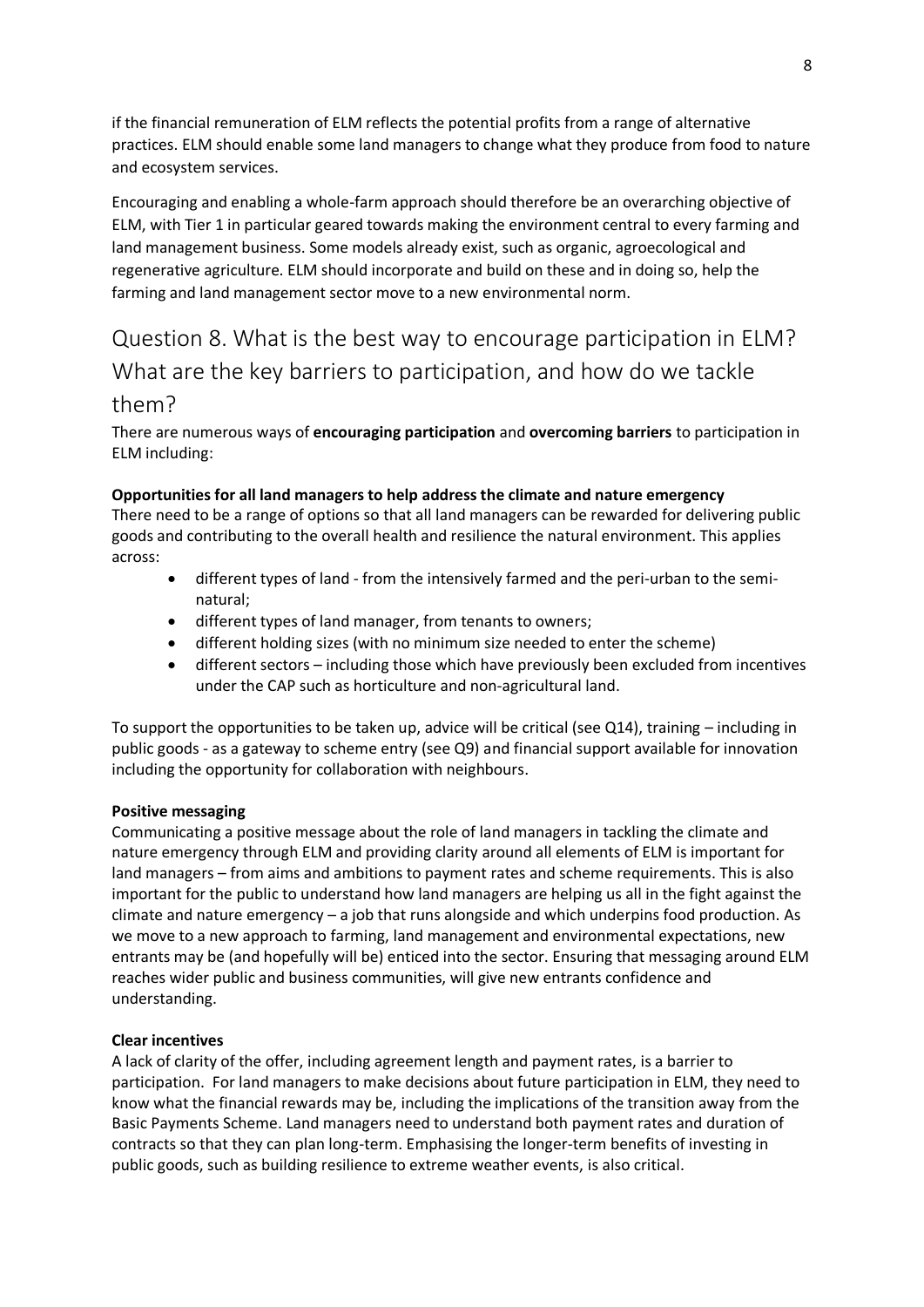These aspects must work in concert with other areas of government policy; for example, Defra research has found that a lack of clarity over the availability of future funding to support maintenance of natural flood management measures has discouraged landowners from agreeing to schemes on their land. Activation of sites under the peatland code for carbon offsetting is similarly blighted. ELM provides an opportunity to deliver against a wide range of government objectives if thinking is sufficiently integrated<sup>10</sup>.

### **Flexibility and proportionate administrative requirements**

Restrictive prescriptions (e.g. supplementary feeding of livestock) can act as a barrier to participation. Over-burdensome and complicated administrative requirements are a further barrier. Across ELM there needs to be more flexibility than in current and previous schemes including flexibility of application windows, payment dates and prescriptions. For example, in CS low input grassland options exist for lowland grassland and for grassland above the moorland line in Severely Disadvantaged Areas (SDAs). Cornwall Wildlife Trust manage areas of land above the moorland line, but not within an SDA meaning they are not eligible for either option, leaving areas of valuable BAP grassland habitat without support. More flexibility to deal with such unusual circumstances would be beneficial.

Flexibility will also be needed for payment by results schemes in which ambitious criteria are balanced with the potential for failure and the costs (e.g. of re-sowing or re-planting). To overcome this barrier, there will need to be monitoring to provide evidence of gains and losses, and changes in practice to evidence what has worked and what has not.

#### **Efficiency and aptitude of government agencies**

A barrier to participation in current schemes surrounds payments, mapping and inspections. Whilst the RPA has made considerable improvements in recent years regarding all these elements, historical issues and mistrust persist. RPA errors with mapping have resulted in payment delays and, in some cases, in fines, which impact on individual Wildlife Trusts' ability to deliver environmental land management. Landowners interacting with Wildlife Trust staff frequently cite the culture which the RPA has established as a reason for not getting involved in agri-environment scheme delivery.

There must be a strong audit element to the scheme, but the current system is ineffective and counterproductive. Insufficient checks and enforcement of schemes erode land managers' confidence in them (e.g. seeing neighbour receive payments despite consistently breaching an agreement) and is also a waste of money. There are also issues with communication between the RPA and Natural England. A lack of discussion between the RPA and NE advisors creates tensions which can pit the agreement holder/NE and the RPA against each other, eroding good will and diminishing added value from current CS schemes. Overcoming this will involve cultural change including creating an approachable, reliable, efficient and accessible inspection, payment and advisory body/bodies – and improving the processes and data which drive systems.

### **Demographics and infrastructure**

Reaching those land managers who may be harder-to-reach due to factors including age, digital skills and social isolation will also be important<sup>11</sup>. Communication, outreach, skilled advisors, clarity of

<sup>&</sup>lt;sup>10</sup> Defra Science & Research, April 2020: The Enablers and Barriers to the Delivery of Natural Flood Management Projects. Available at: [http://sciencesearch.defra.gov.uk/Document.aspx?Document=14748\\_APPENDIXF-CaseStudies.pdf](http://sciencesearch.defra.gov.uk/Document.aspx?Document=14748_APPENDIXF-CaseStudies.pdf)

<sup>&</sup>lt;sup>11</sup> Co-designing the Environmental Land Management Scheme in England: the why, who,

and how of engaging 'harder to reach' stakeholders. P. Hurley, J. Lyon, J. Hall, R. Little, J. Tsouvalis, D. Christian. June 2020. Available at[: https://osf.io/preprints/socarxiv/k2ahd/](https://osf.io/preprints/socarxiv/k2ahd/)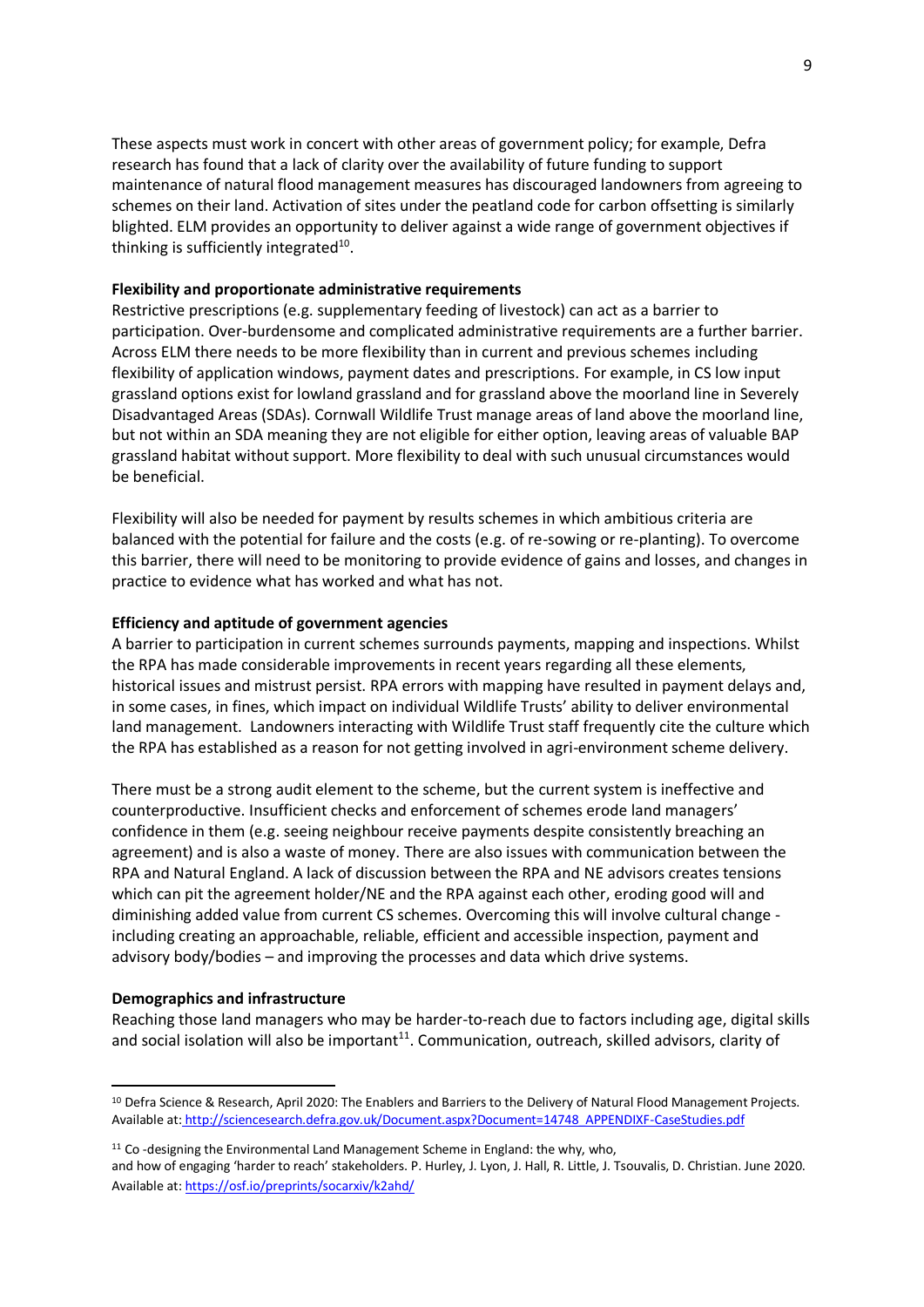offer and scheme requirements will help to overcome this. Poor broadband in some rural areas is a further barrier to address.

# <span id="page-9-0"></span>Question 9. For each tier we have given a broad indication of what types of activities could be paid for. Are we focusing on the right types of activity in each tier? **Overarching comments**:

- The Wildlife Trusts would like to see another consultation for ELM which includes a clear articulation of ELM outcomes with plans for the associated actions and payments to deliver them across all Tiers. Without clear and measurable outcomes for ELM it is not possible to comment in detail on the structures by which outcomes should be delivered – i.e. the tiers.
- ELM should both (1) address the climate and nature emergency, and (2) contribute towards delivering 30% of land rich in nature. All tiers should be geared towards these ambitions – and as such, all tiers should be spatially targeted and linked to delivering the Nature Recovery Network.
- There needs to be flexibility of options between tiers so that land managers can move between tiers, building and improving and scaling back as they see fit. The way in which the tiers are presented in the discussion document appears to be siloed and rigid. All land managers – not just farmers and foresters - should be able to be part of different tiers at the same time to allow flexibility.
- There need to be opportunities for longer and in-perpetuity agreements to enable long-lasting and transformational environmental outcomes.

# **Regulation**

- Driving up standards through regulation and through market mechanisms is important in improving opportunities for nature's recovery across whole landscapes.
- ELM should deliver environmental gains and build on current regulation including Farming Rules for Water and good practice.
- Accepting that some farmers may need support to get up to the regulatory minimum standards, and of the environmental gains that would follow from this, there may be a role for a timelimited transitional scheme, outside of ELM, for this purpose.
- We hope to see regulation, the fundamental building block for all financial incentive schemes not just ELM, being articulated soon by the government, e.g. via the anticipated consultation on regulation and enforcement. Meanwhile, we have set out our views on future farm regulation in this report by IEEP<sup>12</sup>.

### **Tier 1**

Whilst the previous system of Entry Level Stewardship (ELS) had high uptake levels and represented a simplified package, it did not result in a recovery of biodiversity and as such did not represent value for money. ELM Tier 1 must not make the same mistakes and, as the widely available element of ELM, should deliver great environmental gains across tracts of the landscape. It should also be available to all land managers, not just to farmers and foresters.

 $12$  IEEP, Risks and Opportunities of a post-EU environmental regulatory regime for agriculture in England, January 2020. Available at: https://ieep.eu/uploads/articles/attachments/382e1f08-fa94-412a-9314 bbbfcf194d53/Post%20EU%20exit%20Regulatory%20Framework%20-%20Final%20-%20Jan%202020.pdf?v=63747936653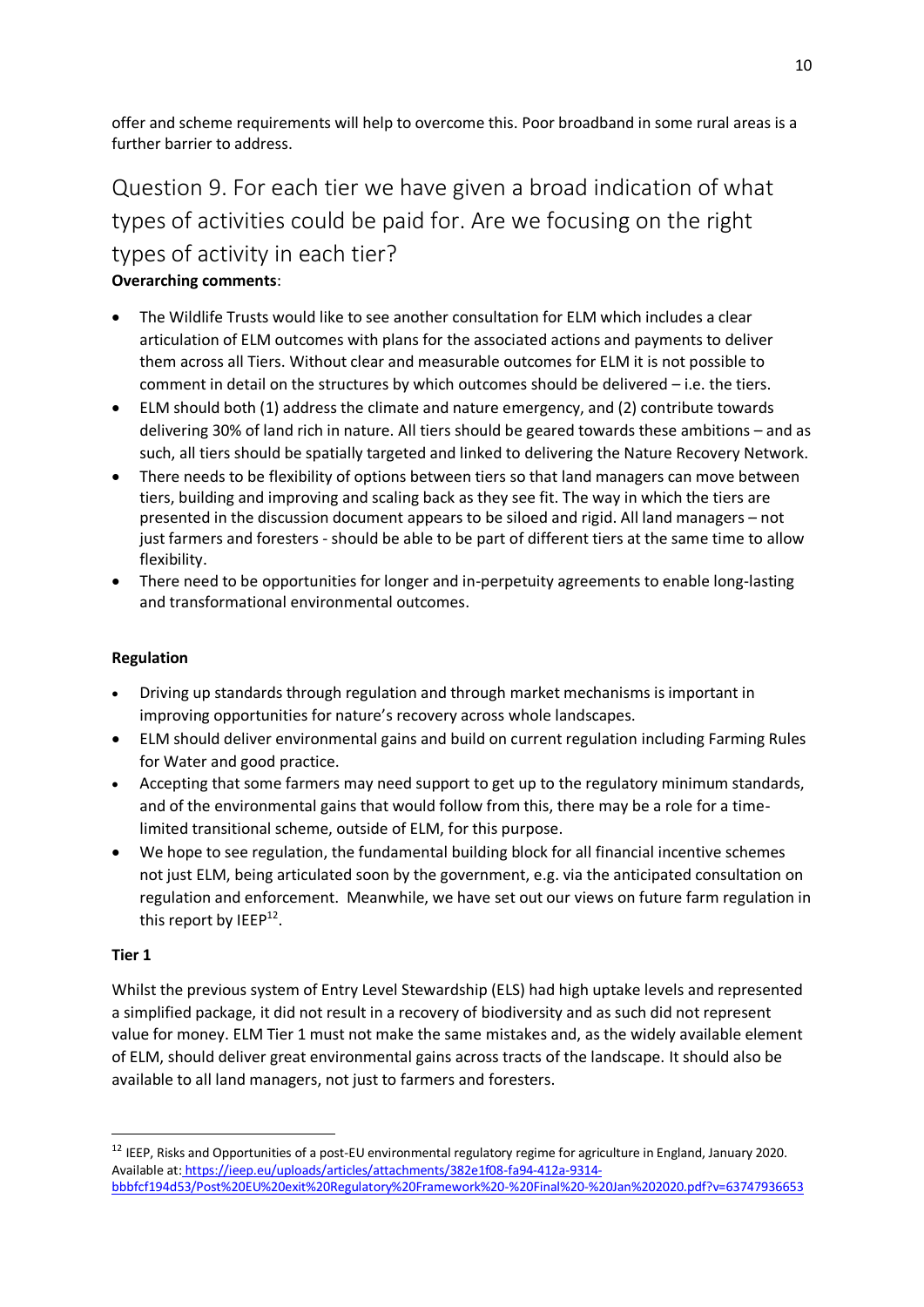The Wildlife Trusts believe that Tier 1 should include mandatory gateway criteria for entry. These criteria would also be required for Tiers 2 and 3. The benefit of having gateway criteria – or a set of entry standards – is that unlike current schemes, the criteria apply to all the land entered into the LMP, thereby embedding good practice and environmental sustainability across the entire holding rather than to pockets within a landscape of intensive and environmentally damaging practice.

These mandatory requirements are as follows:

### **Regulatory compliance and demonstration of good practice**

Land managers should be required to practice good land management, including complying with Statutory Management Requirements (SMRs) and ensuring Good Agricultural & Environmental Conditions (GAECs). This should include Integrated Pest Management (IPM), Soil Protection and Water Resource Management Plans as new requirements to the current cross-compliance guidance. For example, practices such as measuring pest species levels before applying a pesticide using IPM methods or soil testing to assess phosphate levels before adding surplus artificial P would be minimum standard compulsory level for scheme entry. Whereas using beetle banks and other beneficial insect habitat to reduce the need for pesticides or applying continuous cover cropping and zero-till to reduce the need for fertiliser would be rewarded through ELM Tier 1.

# **Certified training and awareness courses** will need to be completed by all land managers. Their focal areas are:

- Entry level training on the six public goods and the role they play in the 25 Year Environment Plan, and the Agriculture & Environment Acts.
- Thematic training linked to supported activities and relevant packages including on how to implement packages, with practical examples and links to advice. This should also include the relevant regulatory baseline and good practice approaches.
- Annual update training (CPD, for which a threshold for number of hours completed will be put in place).

### **Environmental Land Management Plan (LMP)** in place for land holdings to include:

- Current economic business model including inputs and outputs.
- Baseline of the current natural resources, their natural capital value, and a spatial map of these assets and opportunities for nature's recovery through the NRN – both on the individual holding and beyond borders (e.g. through aligning field margins with neighbours or creating insect highways across the landscape).
- Public goods benefitting from funding, and the national and regional targets the LMP contributes towards (e.g. NRN, net zero, targets for water, air, biodiversity and waste in the Environment Bill) should also be included in the LMP.
- Carbon footprint plan highlighting reduction and supported by an interactive carbon footprint calculator. This should cover all aspects of the business, including diversification such as game shoots and should exclude off-sets outside of residual emissions.
- Net Gain principle should be applied to all land holdings to help deliver a greater public good on the holding, or through the local habitat banking scheme that may be in place through Local Planning Authorities to help deliver NRN and related strategies.
- Other potential 'buyers' of goods carbon trading, water quality, natural flood management.
- Long-term scope is crucial; however, the LMP must be flexible and responsive to small-scale change to ensure that landowners who wish to experiment or trial new ideas are not deterred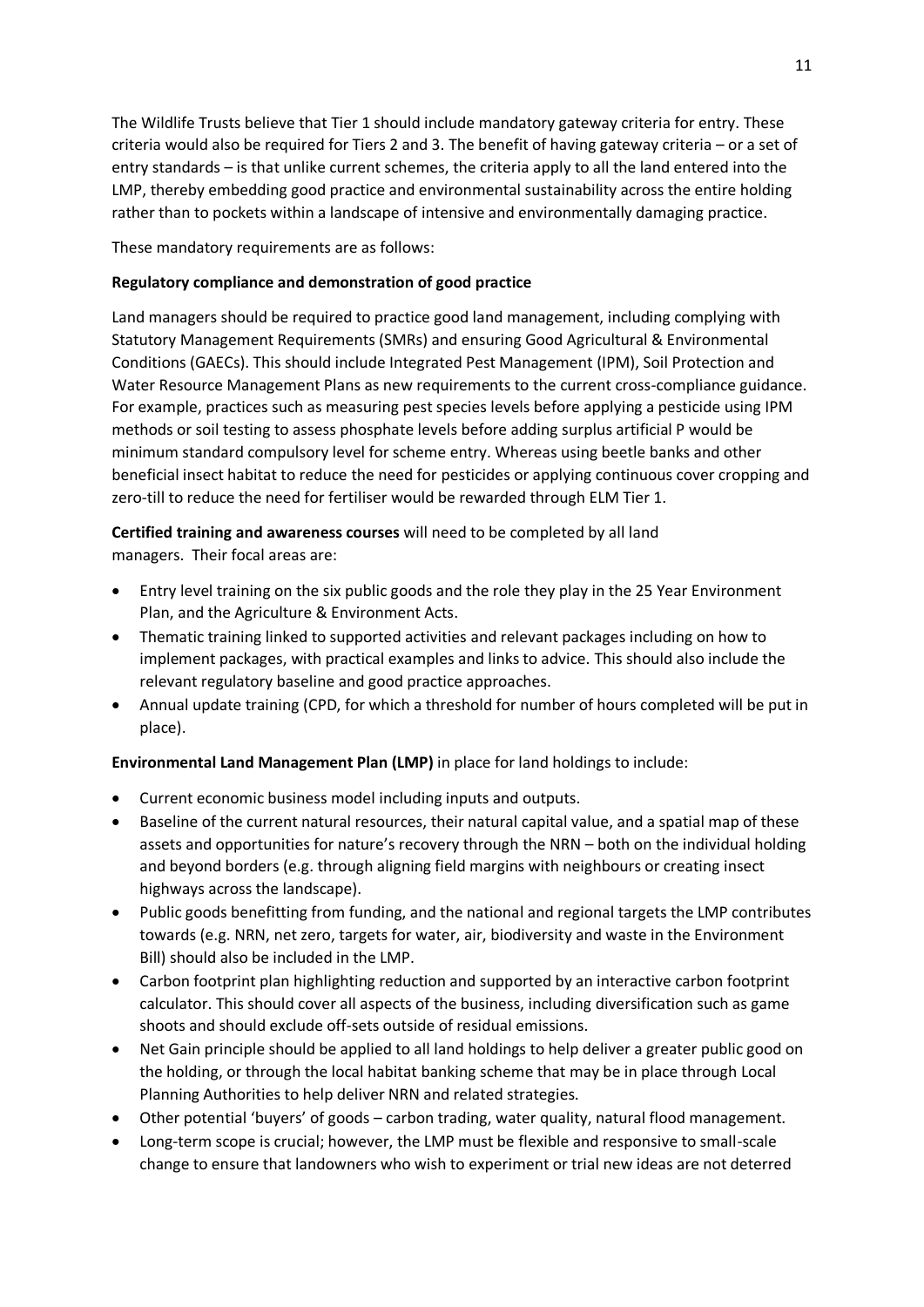from applying. The incorporation of the interactive carbon footprint calculator, with set limits, would help with this.

Completion of the LMP will require guidance and an advisory service to support plan delivery. It will need to be a long-term plan (25 years) with a 5-year review cycle to ensure evolution and adaption as it is delivered, continued delivery of nature's recovery, while incorporating the latest research and development. These plans will need to be simple and clear with actions and milestones set out.

Ten Wildlife Trusts are currently undergoing ELM trials which relate directly to understanding more about land managers' understanding of – and appetite to deliver – public goods on their land through assessing the current natural capital base, understanding how to work with neighbouring landowners and creating an LMP. The ten Wildlife Trusts are: Gloucestershire; Herefordshire; Worcestershire; Buckinghamshire, Berkshire and Oxfordshire; Hampshire & Isle of Wight; Cheshire; Staffordshire; Kent; Sussex and Cornwall. A further three Wildlife Trusts - Lancashire, Lincolnshire and Bedfordshire, Cambridgeshire and Northamptonshire – are working with land managers on how to deliver the NRN across landscapes and catchments including through integrating ELM with Net Gain (see Q13 on blended finance).

# **Once gateway criteria have been met, land managers will become eligible for a range of packages to choose from. All packages support the principle that regenerative agriculture techniques should be incentivised and rewarded.**

The ELM document suggests breaking packages down by land holding type i.e. horticulture, dairy, arable, mixed, upland. We suggest thematic packages based on a series of relevant activities (see Table 1) which would allow the land manager to better understand what they are delivering on their landholding as well as appealing to their individual interests and environmental aspirations. By grouping activities into packages, the focus is on reducing pressure on assets and on increasing natural capital beyond individual parcels and across whole land holdings.

Habitat creation options are included across Tier 1 packages. This is because mosaic sites, or habitat 'islands' (e.g. grassland, scrub, wood pasture and ponds) which are located within areas of low biodiversity, such as intensely farmed arable land, can have a conservation value proportionately far greater than their size and support climate change adaptation. They can be valuable steppingstones in ecological networks, which are at the heart of a Nature Recovery Network. These sites are currently restricted from CS funding as they cover too small an area to achieve enough points in the CS scoring criteria. This is contrary to the mechanisms for recovering wildlife set out in the Lawton Review. ELM needs to effectively accommodate smaller and stand-alone sites (outside of farm holdings), including small commons. Local Wildlife Sites (LWS) need to be incorporated into all tiers, in particular Tier 1, both at the application stage (i.e. data search and LMP) and within delivery through habitat management options.

Table 1

| .                                                                                              |                                                                                                      |  |  |
|------------------------------------------------------------------------------------------------|------------------------------------------------------------------------------------------------------|--|--|
| <b>Package Theme</b>                                                                           | <b>Examples of Options Available</b>                                                                 |  |  |
| <b>Winter Management</b>                                                                       | Winter bird feeding, winter bird seed mixes, 100% field cover achieved                               |  |  |
| Package                                                                                        | through cover crops, stubble, undersowing, etc. Habitat management                                   |  |  |
|                                                                                                | options. Wildlife boxes and habitat features (e.g. hibernacula).                                     |  |  |
|                                                                                                | Flood Risk/Natural Flood   Min-till/direct drill, 100% field cover, winter bird feeding, winter bird |  |  |
| Management (NFM) Packaseed mixes, trees & boundaries package options (see below), soil package |                                                                                                      |  |  |
| ge                                                                                             | (see below). Arable reversion options.                                                               |  |  |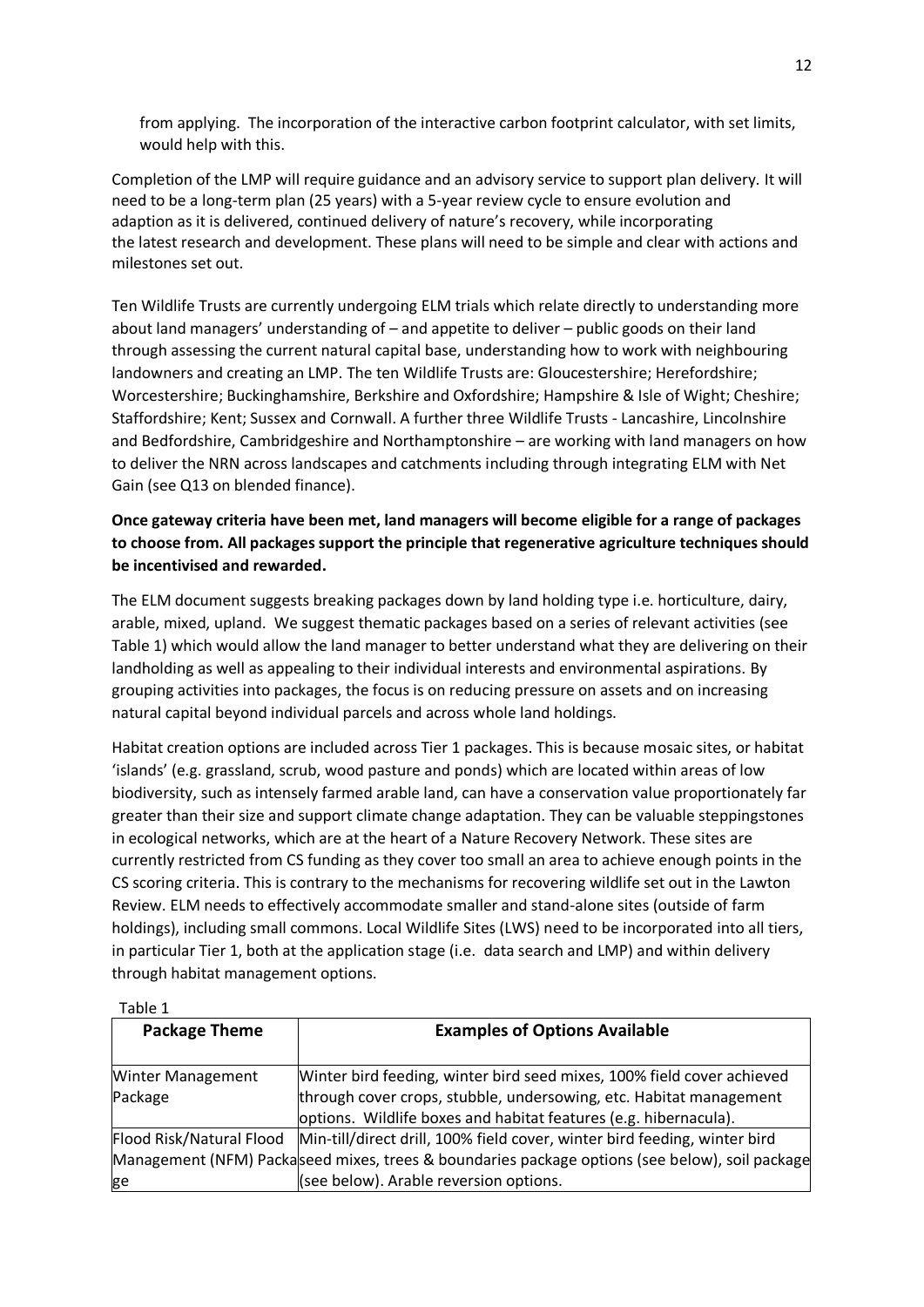| <b>Water and Wetlands</b> | Habitat creation (such as ponds, in-ditch wetlands, scrapes), NFM                                |  |  |  |
|---------------------------|--------------------------------------------------------------------------------------------------|--|--|--|
| Package                   | package (see above), habitat management, manage existing features,                               |  |  |  |
|                           | riparian corridor management, 6-12m buffer strips, tree and shrub                                |  |  |  |
|                           | establishment, fencing off livestock (including troughs, hardcore bases,                         |  |  |  |
|                           | etc.), resource protection (RP)/CSF items. Arable reversion options.                             |  |  |  |
| Trees and                 | Fat hedges – 6-12m from hedge centre, single or double sided (including                          |  |  |  |
| <b>Boundaries Package</b> | buffer/hedge management strip), reduced cutting to establish more                                |  |  |  |
|                           | hedge volume, wildlife corridor creation, broad A shaped hedges,                                 |  |  |  |
|                           | hedgerow gapping-up, enhanced hedge base flora                                                   |  |  |  |
|                           | Trees - trees across slopes, in-hedge trees, in-field tree protection,                           |  |  |  |
|                           | fruiting tree planting                                                                           |  |  |  |
|                           | Native species support – removing conifers and replant native, non-                              |  |  |  |
|                           | native species treatment                                                                         |  |  |  |
|                           | Stone Wall preservation                                                                          |  |  |  |
|                           | Ditch protection                                                                                 |  |  |  |
|                           | Watercourses - establishment of (25 metre) riparian corridors, including                         |  |  |  |
|                           | grasses, scrub and trees.                                                                        |  |  |  |
| Soil Package              |                                                                                                  |  |  |  |
|                           | Land restoration rotation 2/5 years as cover crop or pollinator mix,                             |  |  |  |
|                           | include farmyard manure (FYM) spreading if increases Organic Matter                              |  |  |  |
|                           | and compaction alleviation, use subsoiling deep rooting and nitrogen-                            |  |  |  |
|                           | fixing mixes to enable active long-term build-up of organic matter in soil                       |  |  |  |
|                           | and prevent exploitive cropping. Integrated Pest Management options                              |  |  |  |
|                           | above entry criteria. Arable reversion options. Increasing water table on                        |  |  |  |
|                           | peat soils.                                                                                      |  |  |  |
| Livestock Package         | Establish and protect in-field trees, low input, reduced stocking rates,                         |  |  |  |
|                           | FYM management, watercourse protection, animal health plans to                                   |  |  |  |
|                           | include; antibiotic use, anthelmintic use, bonus for cooperating with                            |  |  |  |
|                           | neighbours to share grazing and forage, native herbal leys in rotation,                          |  |  |  |
|                           | holistic grazing.                                                                                |  |  |  |
| Wildlife Package          | Habitat management options. Arable reversion options.                                            |  |  |  |
|                           | Some whole-field options e.g. long-term fertility building mixes (to                             |  |  |  |
|                           | enhance food security).                                                                          |  |  |  |
|                           | Winter bird feeding and seed mixes, skylark and lapwing plots, amphibian                         |  |  |  |
|                           | and reptile options, habitat creation including bat, raptor, bird boxes                          |  |  |  |
|                           | management options CRRU stewardship.                                                             |  |  |  |
|                           | Insect - not just with a focus on pollinators; dung beetles, dead                                |  |  |  |
|                           | wood habitat, nest boxes, hedge base flora, fruit trees in hedges, bare                          |  |  |  |
|                           | earth                                                                                            |  |  |  |
|                           | Predators – raptors, beetle banks, maintaining old farm buildings                                |  |  |  |
|                           | <b>Basic INNS control</b>                                                                        |  |  |  |
|                           | Wildlife boxes and habitat features (e.g. hibernacula).                                          |  |  |  |
|                           | Beneficial Insects and Wild Habitat creation and management – ensure the big 4 are catered for – |  |  |  |
| Pollinators               | see Worcestershire Wildlife Trust's Wild Pollinators Farm Health Check <sup>13</sup> -           |  |  |  |
|                           | i.e. forage/food/nectar; nesting habitats; wintering/hibernation;                                |  |  |  |
|                           | avoidance of stress (e.g. pesticides). Integrated Pest Management                                |  |  |  |
|                           | options.                                                                                         |  |  |  |
| Combinable Crops          |                                                                                                  |  |  |  |
|                           | Compaction alleviation, soil and nutrient mapping, minimum tillage, low                          |  |  |  |
| Package                   | ground pressure tyres, landscape feature margins - 6m minimum on                                 |  |  |  |

<sup>&</sup>lt;sup>13</sup> Caring for our wild pollinators, Farm Health Check. Worcestershire Wildlife Trust. July 2016. Available at: <https://www.worcswildlifetrust.co.uk/sites/default/files/2019-08/Farm-Health-Check-Form-2016.pdf>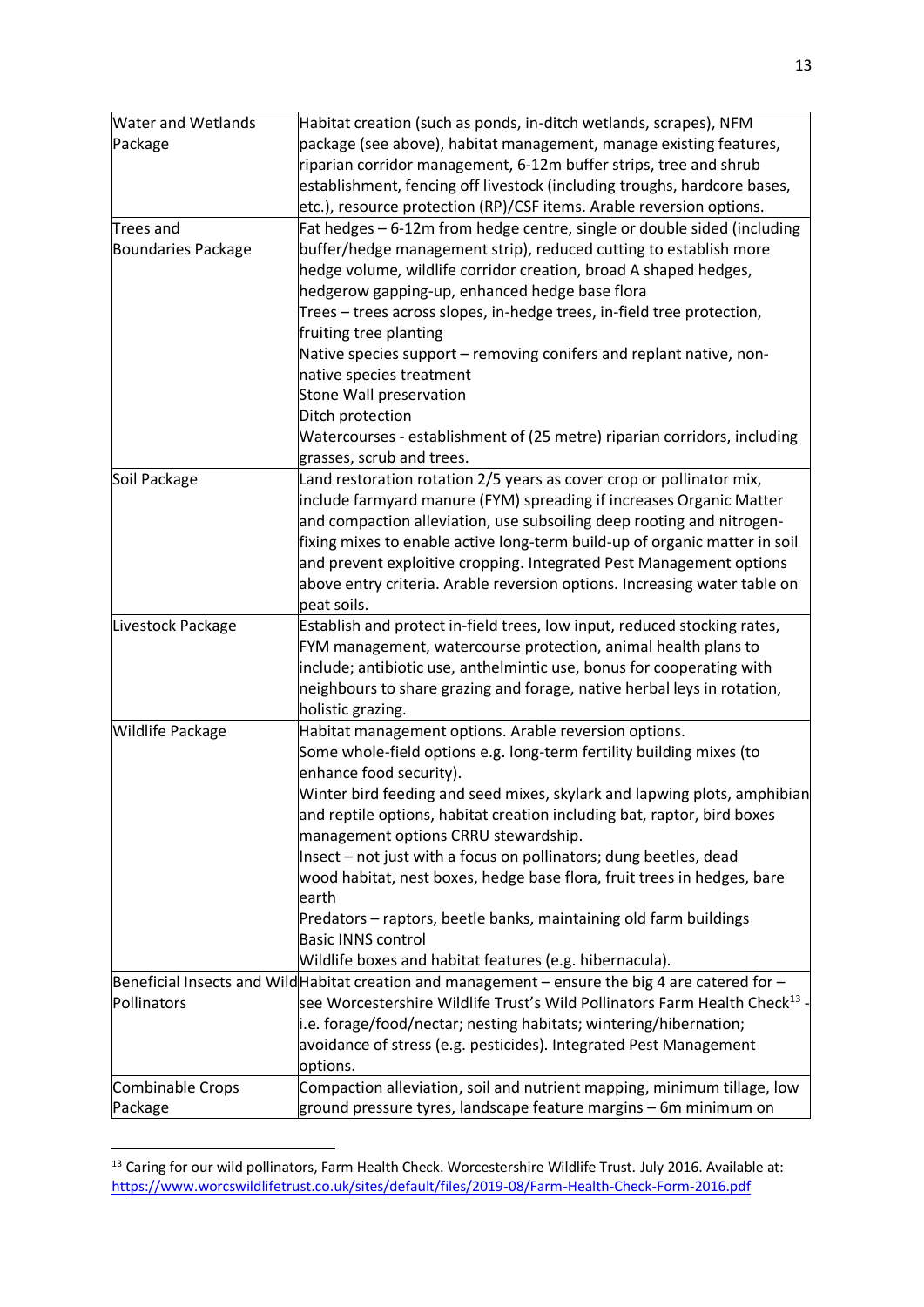|                         | land, 12m minimum alongside watercourse, nitrogen-fixing break crops. |  |  |
|-------------------------|-----------------------------------------------------------------------|--|--|
| Public Greenspace/Peri- | Biodiverse greenspace management                                      |  |  |
| urban Package           | Wildflower road verges                                                |  |  |
|                         | Wildflower swathes for parks                                          |  |  |
|                         | Wetland creation and management                                       |  |  |
| Agroforestry package    | Silvopastural - tree planting for livestock                           |  |  |
|                         | Silvoarable - alleycropping/ tree planting                            |  |  |

# **Tier 2**

For Tier 2, as with Tier 1, gateway criteria should have been met. For Tier 2, the LMP should identify opportunities to deliver activities listed in the discussion document – all of which we agree should be funded.

- a. Tree, shrub and/or hedge planting
- b. Habitat creation/restoration/management (including woodland, wetlands, freshwater, peatland, heathland, species-rich grassland, coastal habitat, urban green space)
- c. Instream/river and on-land interventions to mitigate flooding and to manage sediment for water quality
- d. Species management, for example, introduction, translocation and/or recovery and invasive species prevention/control
- e. Rights of way, navigation and recreation infrastructure
- f. Education infrastructure, events and services
- g. Geodiversity asset (such as limestone pavements) and heritage asset management

In addition to the list from the discussion document, we have the following suggestions:

- (a) and (b) should include habitat connectivity guided by the NRN as set out in the LMP and should also therefore include mosaic sites.
- (a) should include natural regeneration and follow the principle of planting the right tree in the right place $^{14}$
- (b) should explicitly include the maintenance of protected sites and areas of semi-natural habitat, including Local Wildlife Sites.
- (b) should explicitly include options for lowland raised bog restoration and related paludiculture and carbon farming, especially given that lowland peat drained for intensive agriculture represents UK peatlands most intense greenhouse gas source; making up around 15% of the overall peatland area but contributing around 50% of all carbon emissions. For a case study, please see Lancashire Wildlife Trust's Care-Peat project<sup>15</sup>.
- (c) should include incentives for working with natural processes including: allowing space for water, e.g. buffers or stream side wetlands; river restoration, e.g. barrier removal/modification, gravel reintroduction, bank enhancement, INNS control; and Natural Flood Management activity such as attenuation features, in-channel large woody material features and sustainable drainage features.

<sup>&</sup>lt;sup>14</sup> See Cornwall Wildlife Trust's Tree Planting Guidance. Available at:

<https://www.cornwallwildlifetrust.org.uk/sites/default/files/2020-04/CWT-Right-Tree-Right-Place-WEB.pdf> 15 <https://www.lancswt.org.uk/our-work/projects/care-peat-partnership>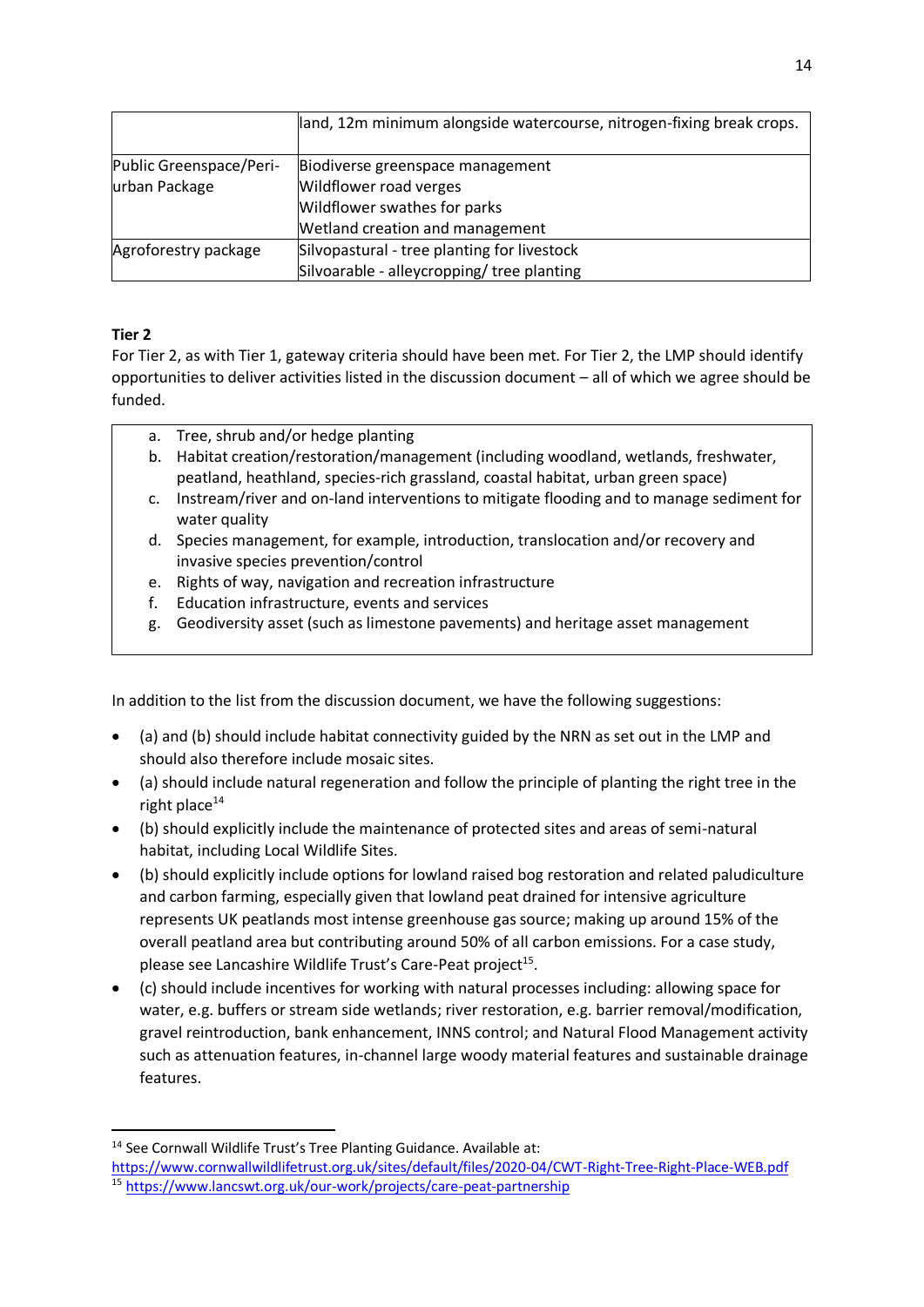• (d) should explicitly include beaver reintroductions and ongoing support for managing beavers in the landscape; deer management and grey squirrel management.

We say more about the importance of facilitating farmers and other land managers to work collaboratively in Q10, prioritisation in Q11 and advice in Q14.

### **Tier 3**

The UK has a target of net zero greenhouse gas emissions by 2050. Nature can make a massive contribution to achieving this, or an even more ambitious target – but only if we restore our damaged ecosystems. ELM funding through Tier 3 can help with large-scale landscape scale change and contribute to both the Nature Recovery Network and to the government's net zero targets.

It is important that Tier 3 supports all habitats for biodiversity and species recovery, restoring natural processes and for carbon storage, that activity is targeted through the Nature Recovery Network and contributes to the 30% target for nature's recovery on land.

Biodiversity benefits of landscape-scale habitat connectivity include allowing species to move and migrate over significant distances (moving between latitudes) enabling them to shift their ranges as the climate changes; and allowing different populations to connect and improve their stability and genetic diversity. Tier 3 needs to account for species reintroductions and support for existing populations which require landscape-scale work, for example barbastelle bat, which operates at a landscape scale and requires appropriate woodland management coupled with damp grassland foraging areas and corridors of hedgerows (see Norfolk Wildlife Trust's article on barbastelle bats here - [https://www.norfolkwildlifetrust.org.uk/news-and-articles/articles/all-articles/9-for-90](https://www.norfolkwildlifetrust.org.uk/news-and-articles/articles/all-articles/9-for-90-barbastelle-bat) [barbastelle-bat\)](https://www.norfolkwildlifetrust.org.uk/news-and-articles/articles/all-articles/9-for-90-barbastelle-bat). Pine martin also require landscape-scale work and bring many benefits, as Gloucestershire Wildlife Trust's pine martin project illustrates (see [https://www.gloucestershirewildlifetrust.co.uk/project-pine-marten-about-project\)](https://www.gloucestershirewildlifetrust.co.uk/project-pine-marten-about-project)

Tier 3 also has fantastic potential for tackling climate change through restoring and recreating habitats which are excellent carbon stores. Three examples – **peatlands**, **saltmarsh** and **wetlands** are highlighted as the types of work which could  $-$  and should  $-$  be funded through Tier  $3^{16}$ .

**Peatland -** The UK's peatland soils store around 3.2 billion tonnes of carbon but are heavily degraded and release the equivalent of 23 million tonnes of CO2 every year. Restoring them to prevent these emissions is one of the most cost-effective nature-based solutions to climate change. These vast stores of carbon need positive long-term management. Restored peatlands can capture more carbon, reduce flooding, clean our water, and allow wildlife to thrive.

### **Yorkshire Peat Partnership, Yorkshire Wildlife Trust**

Yorkshire has 23% of all the UK's blanket bog, a type of peatland, and Yorkshire's peatland holds an estimated 38 million tonnes of carbon in total. However, much of it is in decline – channels were historically cut to drain the peatland, and ongoing activities such as grazing and burning can continue to cause damage. Since 2009, Yorkshire Wildlife Trust has been leading the Yorkshire Peat Partnership to restore the blanket bog on a massive scale by surveying the habitat and working to block drainage ditches, replant bare areas with mosses and other plants, and reduce erosion. So far, the YPP has completed restoration works on over 30,000 hectares of a total 86,000 hectares of Yorkshire's blanket bog. This vital work can reverse the loss of peat and helps keep carbon locked up. It also helps regulate water flow and reduces the risk of flooding,

<sup>16</sup> See *Let Nature Help: how nature's recovery is essential for tackling the climate crisis*, The Wildlife Trusts, 2020.<https://www.wildlifetrusts.org/sites/default/files/2020-06/Let%20Nature%20Help.pdf>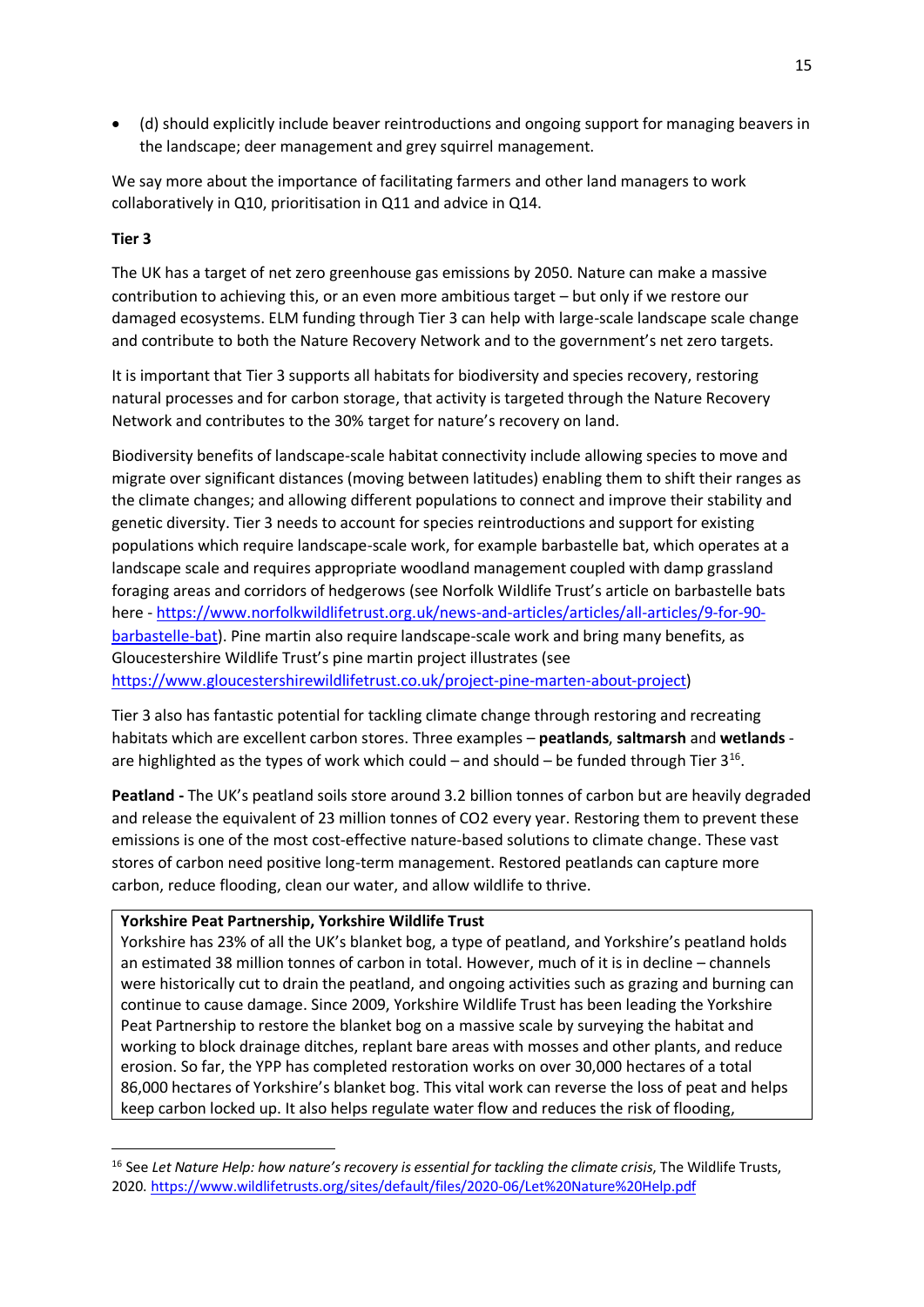increasing the resilience of communities downstream. Many other Wildlife Trusts have similar projects to revive UK peatlands, preserving this vital resource into the future. As well as natural flood management and carbon storage, healthy peatlands are amazing habitats for extraordinary wildlife, including reptiles and carnivorous plants. But despite progress, restoring peatlands takes time and needs a long-term outlook with corresponding long-term policies and funding.<sup>17</sup>

**Saltmarsh -** A hectare of saltmarsh can capture two tonnes of carbon a year and lock it into sediments for centuries, but we are losing nearly 100 hectares of saltmarsh a year. Coastal realignment could restore much of it, as well as reducing flooding and erosion. Schemes like the Abbotts Hall Farm example have the potential to marry FCERM Grant in Aid funding with ELM and other funding sources such as developed Biodiversity Net Gain contributions to deliver long-term sustainable land use change that delivers against a range of Government priorities.

### **Abbotts Hall Farm, Essex Wildlife Trust**

Rising sea levels and increasingly frequent storms threaten both manmade defences and important habitats on our coastlines. In Essex, up to 60% of coastal marshes have been eroded in the last 20 years. At Abbotts Hall Farm, Essex Wildlife Trust has worked with the Environment Agency to realign the coast and create thriving saltmarsh habitat. When the Wildlife Trust purchased Abbotts Hall Farm in 1999, part of the sea wall was in need of repair. Instead of undertaking the costly work to maintain it, the Wildlife Trust and the Environment Agency explored coastal defence methods which took account of rising sea levels. After two years of studies, monitoring, and consulting the local community, new defences were installed further inland and in 2002 the old seawall was breached to allow tides to wash onto disused farmland.

The managed retreat is transforming 50 hectares of previously arable land into saltmarsh abundant with wildlife, particularly migrating birds. The new habitat is also teeming with young bass, herring and 14 other types of fish feeding in the creeks within the marshes.

This ground-breaking project shows what can be achieved when coastal realignment is carried out in suitable places and static seawalls are replaced with dynamic, carbon-absorbing tidal habitat, helping our wildlife and coastal communities stay resilient in the face of change.<sup>18</sup>

**Wetlands -** Wetlands can accumulate carbon for centuries, but in some areas of the UK we have lost over 90% of our wetland habitat. Restored wetlands provide rich habitat, clean water naturally and reduce flood risk downstream. Healthy wetlands store carbon, support wildlife and hold back flood water. Reducing drainage and over-abstraction, the return of beavers and naturalising rivers will also lock up more carbon. Paludiculture programmes like the Great Fen Project will be vital in delivering the aims of the UK and England Peat Strategies, and thought must be given to how land management payments through ELM could work in concert with capital investment facilitated through productivity grants or rural development funding, since a transition to wetter farming will require up-front investment in infrastructure or machinery in some cases.

**The Great Fen Project, Bedfordshire, Cambridgeshire & Northamptonshire Wildlife Trust**  Bedfordshire, Cambridgeshire and Northamptonshire (BCN) Wildlife Trust is leading the Great Fen project to create landscape-scale change and deliver one of the largest restoration projects of its kind in Europe. 99% of wild fen in Eastern England has been historically drained to create farmland, leading to the ongoing release of carbon as dry peaty soils oxidise or simply blow away.

<sup>17</sup> <https://www.yppartnership.org.uk/>

<sup>18</sup> <https://www.essexwt.org.uk/nature-reserves/abbotts-hall-farm/coastal-realignment>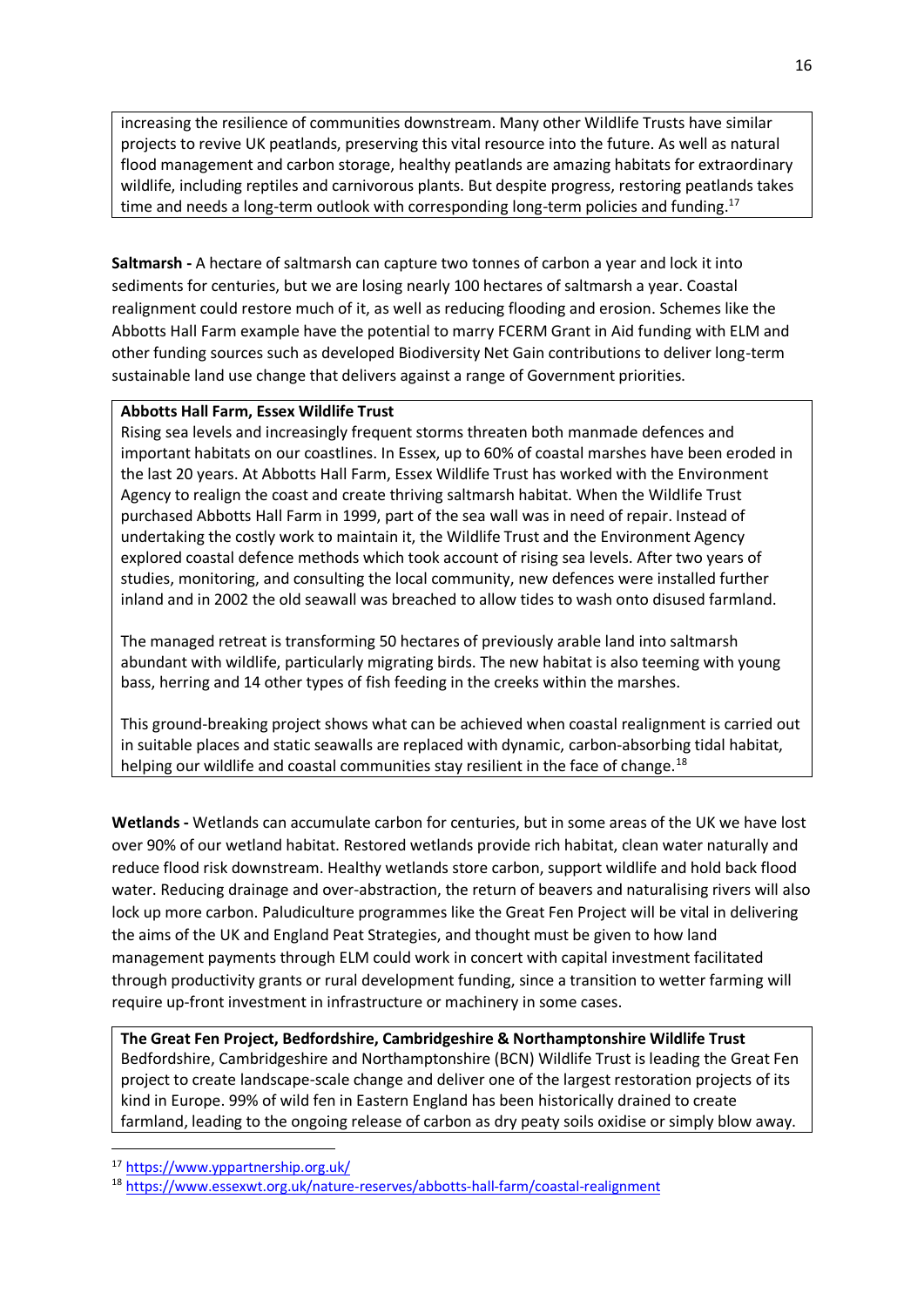At the Great Fen near Peterborough, BCN Wildlife Trust are working in partnership with the Environment Agency, Natural England, local authorities and land managers to rewet farmland and restore 3,700 hectares of fen. This will reconnect Holme Fen and Woodwalton Fen National Nature Reserves, create a huge mosaic of wetland habitats for the benefit of people and wildlife, reduce the risk of flooding on nearby farmland and save an estimated 325,000 tonnes of CO2 from being released each year through peat loss.

Through the Water Works project, BCN Wildlife Trust is also aiming to change the face of farming in the Cambridgeshire fens for the better. BCN Wildlife Trust are working with partners and local farmers to trial innovative wetland farming techniques at the Great Fen that can help rewet the fen and halt and reverse the release of carbon. The Water Works project could be truly transformative for future generations farming in the fens, creating new sources of income for farmers, protecting food supplies and the natural environment, and combating climate change.<sup>19</sup>

<span id="page-16-0"></span>Question 10. Delivering environmental outcomes across multiple land holdings will in some cases be critical. For example, establishing wildlife corridors or improving water quality in a catchment. What support do land managers need to work together within ELM, especially in Tiers 2 and 3?

To enable nature's recover, it is essential that all land managers entering into ELM (whether entering into Tiers 1, 2, or 3 or a combination) have the opportunity to deliver multiple benefits across land holdings to help deliver a Nature Recovery Network. As Q9 outlines, the LMP should include a baseline of the current natural resources, their natural capital value, and a spatial map of these assets and opportunities for nature's recovery through the NRN – both on the individual holding and beyond borders (e.g. through aligning field margins with neighbours or creating insect highways across the landscape). Public goods benefitting from funding, and the national and regional targets the LMP contributes towards (e.g. NRN, net zero, targets for water, air, biodiversity and waste in the Environment Bill) should also be included in the LMP.

Delivery of public goods through connecting beyond individual land holdings will need to be supported through a strong financial incentive. This could be a bonus to account for the time and effort required to engage with neighbours and agree on environmental practices to link-up the landscape. Bonuses could be proportional to the area of land included in the application that connects with neighbouring land managers and must be sufficient to encourage larger areas, such as whole fields, to be entered into applications as habitat steppingstones.

To enable land managers to identify areas where they can collaborate with others, an accurate habitat map showing their land holding and neighbouring land holdings with opportunities and suggestions for connectivity must be accessible to all ELM applicants (both online and as paper copies). Suggestions could be as simple as highlighting where watercourse buffers, field margins and linear features such as hedges could provide wildlife corridors or suggest locations where buffering local nature reserves and SSSI's or extending existing species-rich grassland habitats and woodland might be most beneficial.

<sup>19</sup> <https://www.greatfen.org.uk/> an[d https://www.greatfen.org.uk/big-ideas/wet-farming](https://www.greatfen.org.uk/big-ideas/wet-farming)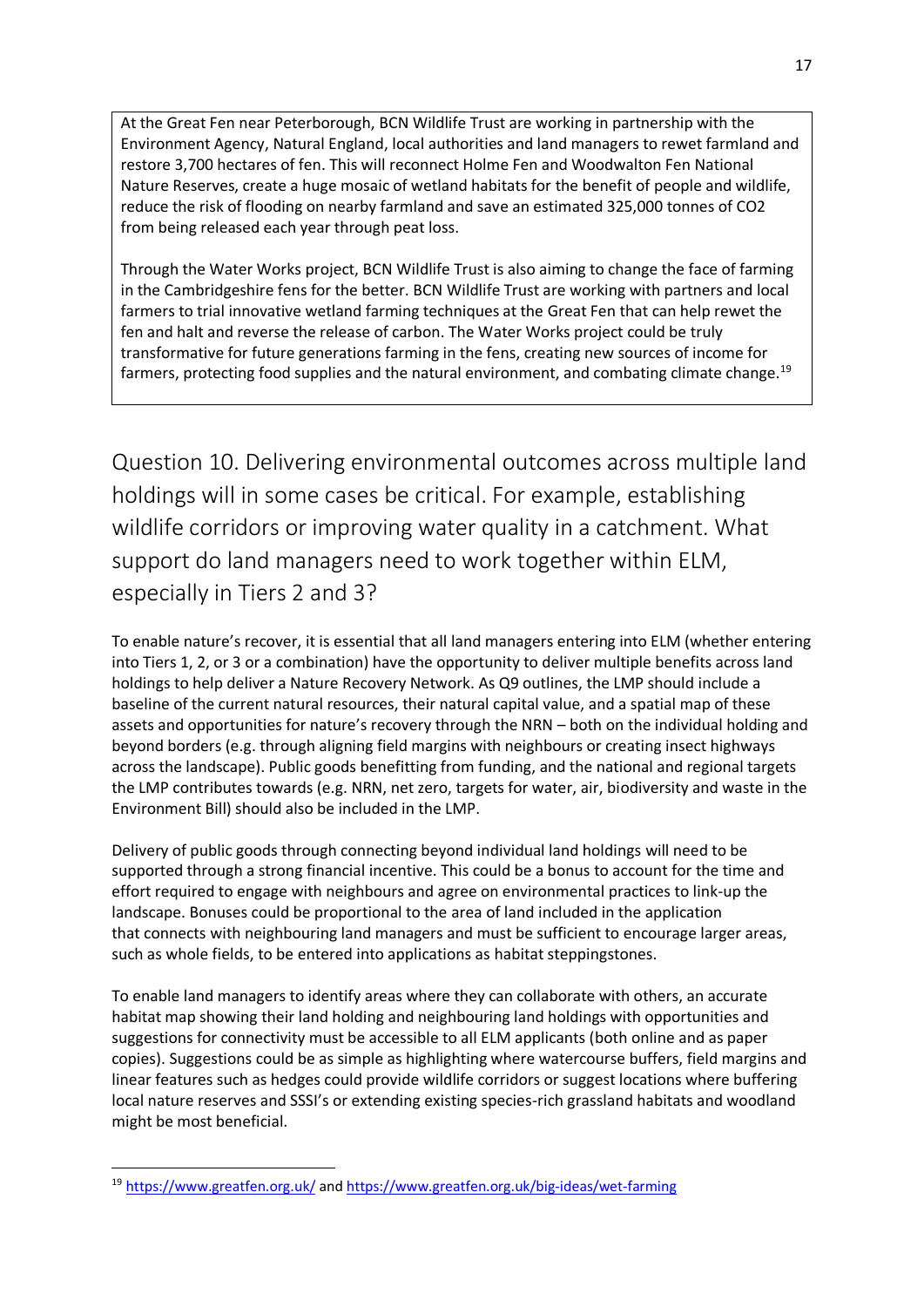The collation and entry of mapping data will need to be a continual process to ensure the development and extension of the NRN. When land managers enter into an ELM agreement, habitat connectivity should be mapped and available for other ELM applicants to view during the application process so that they might be able to connect land management activities with neighbouring land managers and in doing so achieve a financial bonus for this connectivity. This would help map the NRN and can tie into other initiatives, such as B-Lines led by Buglife. Local Biological Records Centres should play a role too – they have a wealth of species data which could otherwise be missed - and which needs financial support.

For ELM to be attractive to land managers, it must include funding for a trusted and knowledgeable local facilitator or adviser to support the setting up and ongoing management of farm/land clusters and land manager collaborations. The valuable support of an adviser has been particularly effective in mobilising land manager involvement in geographical areas and maintaining momentum and relationships, whilst enabling locally important environmental objectives to be delivered as exampled in Facilitation Fund groups. ELM should continue support of this nature and encourage the organisation of specialist and topical environmental land management training events, talks and guided walks for cluster groups to attend. Expectation should be instilled that land managers will put into practice activities and/or land management methods learnt at these events from experts and through peer-to-peer learning. It is also important for the facilitator/advisor to be able to work one-to-one with land managers to secure maximum benefits.

Environmental outcomes should be targeted at a local level through local habitat prioritisation. Local Character Areas (LCA's) have been criticised as being too broad. There would be an opportunity for ELM to develop work being carried out at a more local level, for example, with catchment partnerships, councils, and existing Facilitation Fund groups. The success of some Facilitation Fund groups has been due to land managers having autonomy to decide which species and habitats they wanted to encourage with the help of environmental advisers. This will inherently be reflective of the local environment and therefore has great potential to deliver appropriate environmental outcomes (see Q11). Facilitation Funds and other groups should be given reliable financial support to help engage and connect land managers and encourage collaboration across multiple land holdings.

Public good delivery could then be linked through land manager collaboration and could be viewed in a similar fashion to a buying group as a large provider of public goods. This links in with our response to Q13 which advocates for the need for a market/trading platform to buy and sell public goods and services.

By mapping an NRN and using it to direct activity and funding though the LMP, all land managers – including those not working with neighbours – will be contributing to the NRN and should be supported through advice and guidance in completion and delivery of their LMP.

<span id="page-17-0"></span>Question 11. While contributing to national environmental targets (such as climate change mitigation) is important, ELM should also help to deliver local environmental priorities, such as in relation to flooding or public access. How should local priorities be determined?

ELM priorities **at all geographic scales** should reflect the national objectives in the Environment Bill and other national and international commitments such as the 25 Year Environment Plan,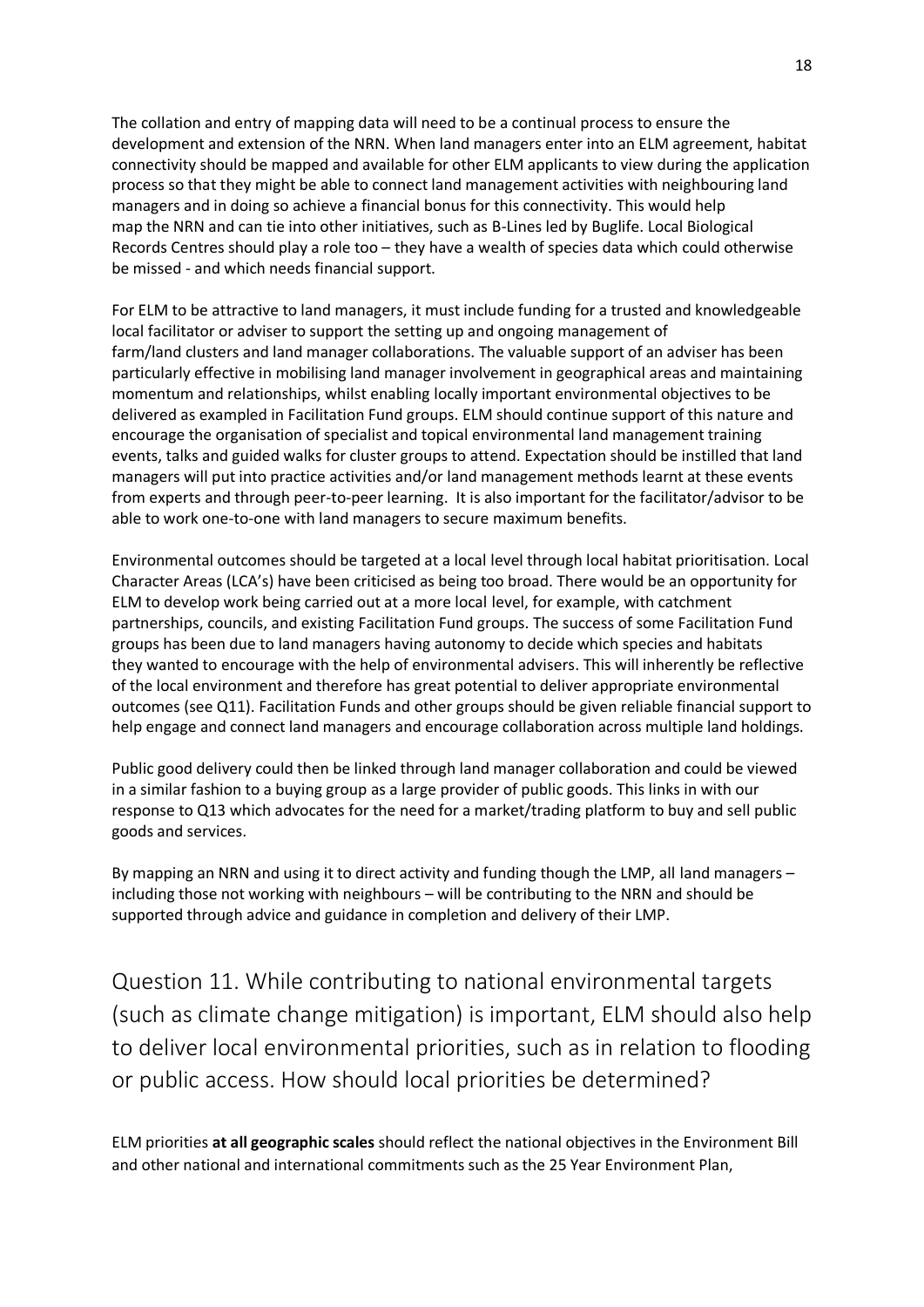Sustainable Development Goals and Convention on Biological Diversity. These should be expressed in a series of national targets. Accountability for meeting the national targets through ELM should sit nationally with the statutory body with oversight and accountability of environmental policy delivery i.e. Defra.

In the past, schemes have been at various times either highly focussed or broad and shallow. Both these approaches benefit from spatial targeting, albeit at difference scales. The Nature Recovery Network would facilitate this across all three tiers of ELM. This network for ecological recovery is based on the principles set out in the Lawton Review<sup>[1]</sup> and would consist of:

- Core areas in which the conservation of biodiversity is the prime purpose (e.g. nature reserves, SSSI, Local Wildlife Sites).
- The recovery area where habitats are restored and new habitat created, at a range of scales. and may also be protected, or may have another, compatible land use. (e.g. low intensity grazing on species rich grassland).
- Set in a wildlife friendly landscape (both rural and urban) containing corridors and steppingstones of habitat which provide essential ecological or environmental connections (e.g. farmland in countryside stewardship).

Defra has yet to provide clarity on local governance structure or the interaction between ELM and other mechanisms such as the Local Nature Recovery Strategies (LNRSs) proposed in the draft Environment Bill. However, LNRSs provide the foundation for establishing a Nature Recovery Network and the key mechanism for its delivery. They will engage many local stakeholders in determining local priorities for the natural environment and developing a plan for integrated delivery across policy areas and sectors. Defra should create national guidance to inform local decision-making for ELM that utilises spatial mapping and integrates with other local policy mechanisms, such as LNRSs, to deliver national objectives.

We believe that LNRSs delivery should be spatially targeted through a local NRN map which sets out the type of activity and the investment needed to contribute to delivery of the targets set for the core and recovery opportunity zones and in the wider rural and urban landscape outside of the network (i.e. across all ELM Tiers). These should show how the NRN can be delivered through focussed activity over a longer timeframe. Habitat restoration and creation and the recovery of species, including reintroductions where appropriate, can be planned and delivered at a suitable scale (including across multiple local Nature Recovery Networks), guided by clear recovery objectives. The local NRN map should be considered alongside ecosystem service maps to ensure every action takes account of wider benefits and bring cost effectiveness, and to plan the activity that would both enhance the Nature Recovery Network and, where possible, improve each ecosystem service.

Local Nature Recovery Strategies should take account of ELM priorities. These can then feed into local ELM delivery processes to help inform/guide groups of farmers and maximise delivery potential. A disconnect between LNRS and ELM processes and governance would be unhelpful and result in farmers (rightly) feeling left out of decision-making around priorities for an area that their land falls within. The individual Land Management Plan – as a gateway requirement for ELM – will

<sup>[1]</sup> Lawton et al. (2010) Making Space for Nature. Available at

https://webarchive.nationalarchives.gov.uk/20130402170324/http://archive.defra.gov.uk/environment/biodiversity/docu ments/201009space-for-nature.pdf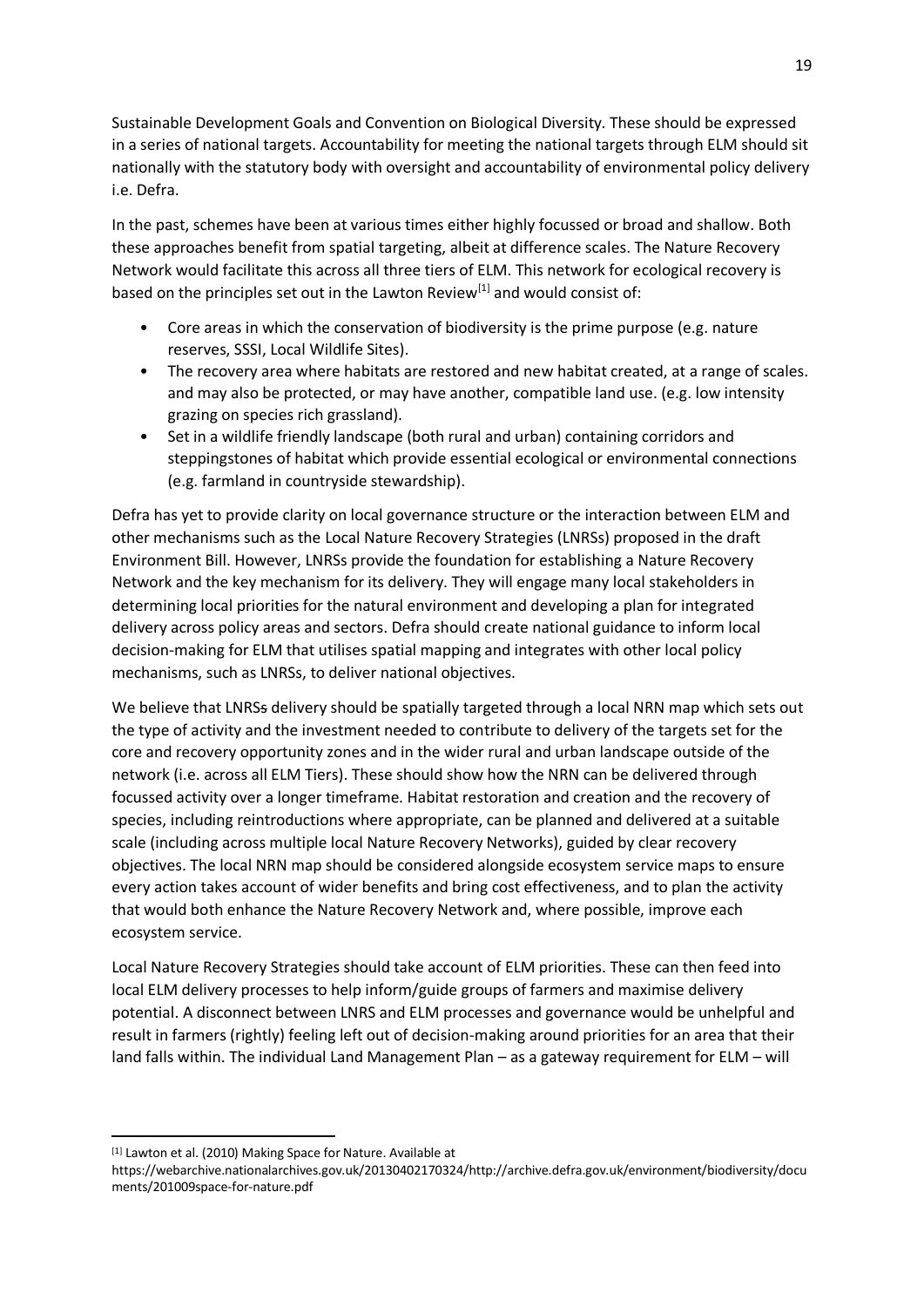need to explain how the individual and group actions of land managers in a given area will contribute to delivering the LNRS as well as other local priorities.

We urge Defra to pilot different approaches for spatial prioritisation and local delivery within ELM.

<span id="page-19-0"></span>Question 12. What is the best method for calculating payments rates for each tier, taking into account the need to balance delivering value for money, providing a fair payment to land managers, and maximising environmental benefit?

The Wildlife Trusts believe that there is an **inherent contradiction in using income forgone as a basis for making payments calculations in a scheme based on delivering environmental public goods**. We do not agree with the message that this sends – that by delivering public goods, land managers are foregoing another source of income through producing food.

A closely related point is that some land, such as species-rich grassland, may have **low profitability in terms of farming outputs, but be of high environmental value** (e.g. carbon sequestration, biodiversity, flood risk mitigation, etc). Focusing payments on the environmental public goods which a holding produces, rather than the agricultural production which has been forgone, could redistribute payments towards high nature value areas, providing new income streams in areas which face disadvantages for food and timber production.

We appreciate the challenges of moving towards a new way of valuing what farmers and other land managers produce for society through delivering public goods, such as there being limited data on natural capital values, and that paying the value of the public good could not always provide the best value for money. However, this does not mean that Defra should default to income foregone plus costs. We hope that alternative payment methodologies besides income foregone plus costs are piloted in the national ELM pilot.

**ELM should only pay farmers and other land managers to deliver above a new regulatory baseline** and beyond what is deemed to be good practice – this should apply across all three Tiers. Income foregone is particularly flawed where it is trying to match the income a landowner would have received from, e.g. a lucrative Grouse Moor when the management undertaken to generate that income was extremely damaging to natural capital. The Wildlife Trusts believe that preventing damage to finite natural capital should be the role of appropriate baseline regulation rather than ELM payments.

We acknowledge that not every land manager is at the same point in terms of regulatory compliance, and suggest a separate transitional fund could be considered to help get everyone up to a satisfactory standard, with a particular focus on reaching compliance with key regulatory requirements such as the Farming Rules for Water, reducing ammonia emissions and Rights of Way regulations. Thereafter, a robust compliance and enforcement system should ensure that baseline standards are maintained.

**Tier one must avoid a standard payment per hectare** (whatever the option) as this lowers ambition and delivery standards. There should be an ambitious threshold for entry, known prior to application to create certainty for applicants (see Q9 for gateway criteria). One option could be a minimum or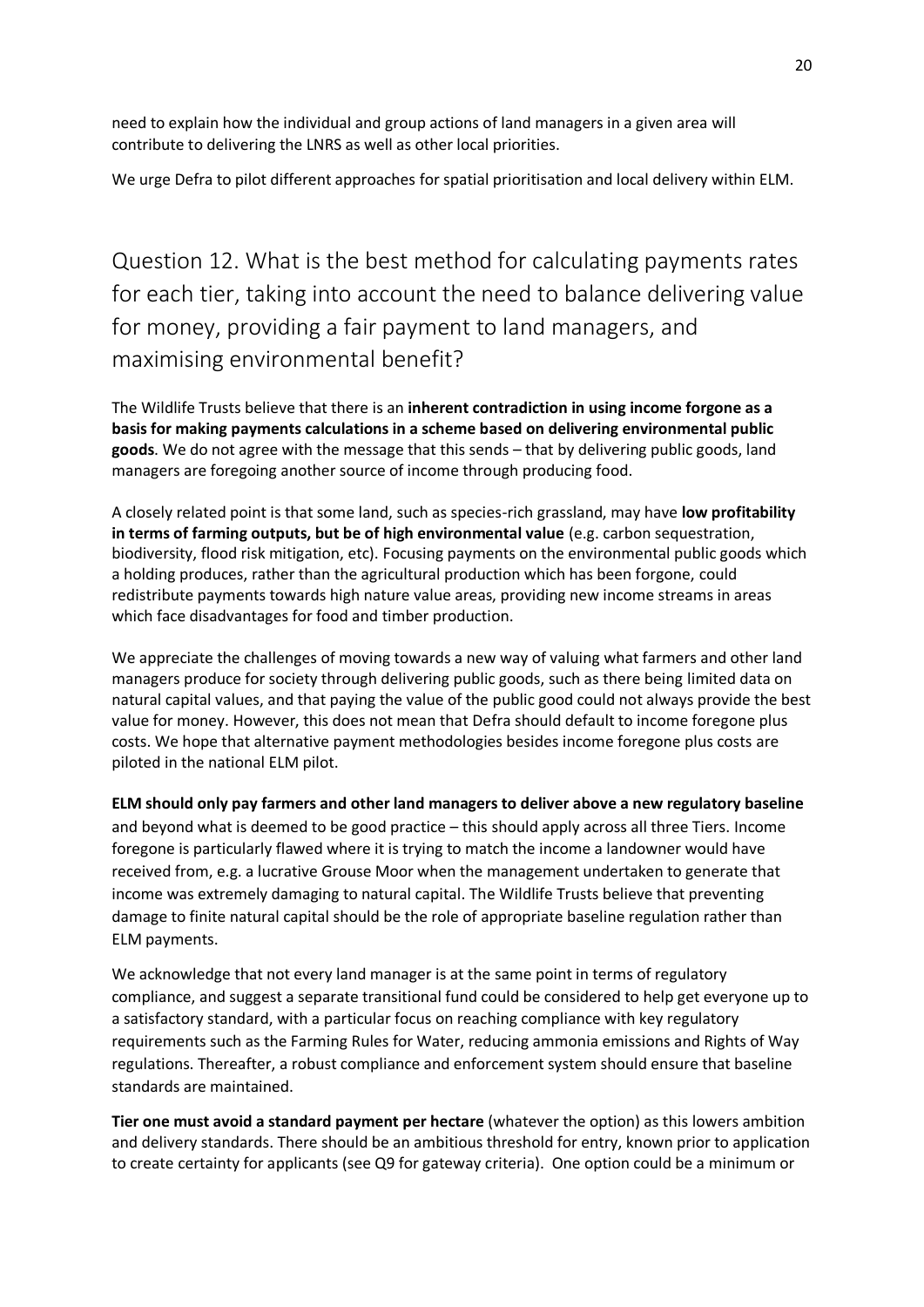fixed delivery payment against delivering mandatory elements (e.g. NRN) and then additional payments for each package (see Q9 for proposed packages in Tier 1).

Specifically, Tier 1 must value maintaining grassland as grassland. Currently, CS incentivises arable land reversion and doesn't adequately reward land already included as grassland being kept as grassland. Farmers therefore find themselves in the business position where it can be more profitable to plough up grassland to access the higher payment rates for arable stewardship.

In some areas of England, for the beef and dairy sector some of the grassland habitat options in the existing scheme are not popular as the payment rate is too low. Conversely, options originally intended for arable farms that pay more have been popular like the herbal leys and bird seed mix options. This means it is financially worthwhile to plough up nice grasslands to sow a herbal ley. Payment levels in ELMS should be evened out so we do not get these unintended consequences – and so that the natural capital benefits of maintaining grasslands as grasslands are locked in.

**Tier 2** could offer tiered payment structures, with increasing payment levels over time. This could work through either (a) loyalty bonuses, offering rewards for maintaining the agreed management regime, paid for example every 10 years; or, (b) performance bonuses or top-ups, where supplementary payments are made for achieving specified milestones (e.g. in relation to speciesrichness of grassland, tree establishment success, vegetation structure, water levels etc.). These could be similar to results-based payments but offered as a supplement to base-level payments for the activity being delivered thereby reducing risks to participants or applying in situations with complex outcomes or situations.

This proposal must not drive out the land managers that are already delivering High Nature Value farming. There should be a form of top up/dialled up payments for these areas. This could be provided as a per hectare supplement for agri-environment contracts that met certain criteria, such as beneficial management of priority habitats associated with non-economic grazing systems<sup>20</sup>.

**Tier 3** would attract the smallest number of applicants or clusters of applicants, due to the scale requirements and the likely longer terms of agreements. Those delivering Tier 3 work should be incentivised to maintain the work over a long period through a combination of (e.g.) lifetime or in perpetuity agreements which get a bonus payment plus ongoing payments for a much longer period. This could also be tied to conservation covenants.

Catchment or landscape scale schemes will require participation by multiple land managers. This will mean either multiple bilateral transactions between beneficiaries and land managers, or a single multi-lateral one. Neither of these arrangements can be guaranteed in a 'pure' market in the absence of institutions and mechanisms to encourage collaboration.

For example, two thirds of farms do not undertake basic business planning. For some of the most precarious sectors such as upland livestock grazing, this figure rises to over 80 per cent. The idea that these groups will be able to set themselves to enter into reverse auctions at this stage is unlikely. As it stands, Tier 3 lends itself more to institutions and existing group structures.

**Advice** payments are critical. If this is to be delivered outside of Defra, then there will need to be significant training for advisors. A larger share of funding should be allocated to focused advice,

<sup>20</sup> For more information see *Paying for Public Goods from Environmental Land Management: how much will it cost and how might we pay?* A report by Matt Rayment for the RSPB, the National Trust and The Wildlife Trusts, 2019. Available at: [https://www.wildlifetrusts.org/sites/default/files/2019-](https://www.wildlifetrusts.org/sites/default/files/2019-09/Paying%20for%20public%20goods%20final%20report.pdf) [09/Paying%20for%20public%20goods%20final%20report.pdf](https://www.wildlifetrusts.org/sites/default/files/2019-09/Paying%20for%20public%20goods%20final%20report.pdf)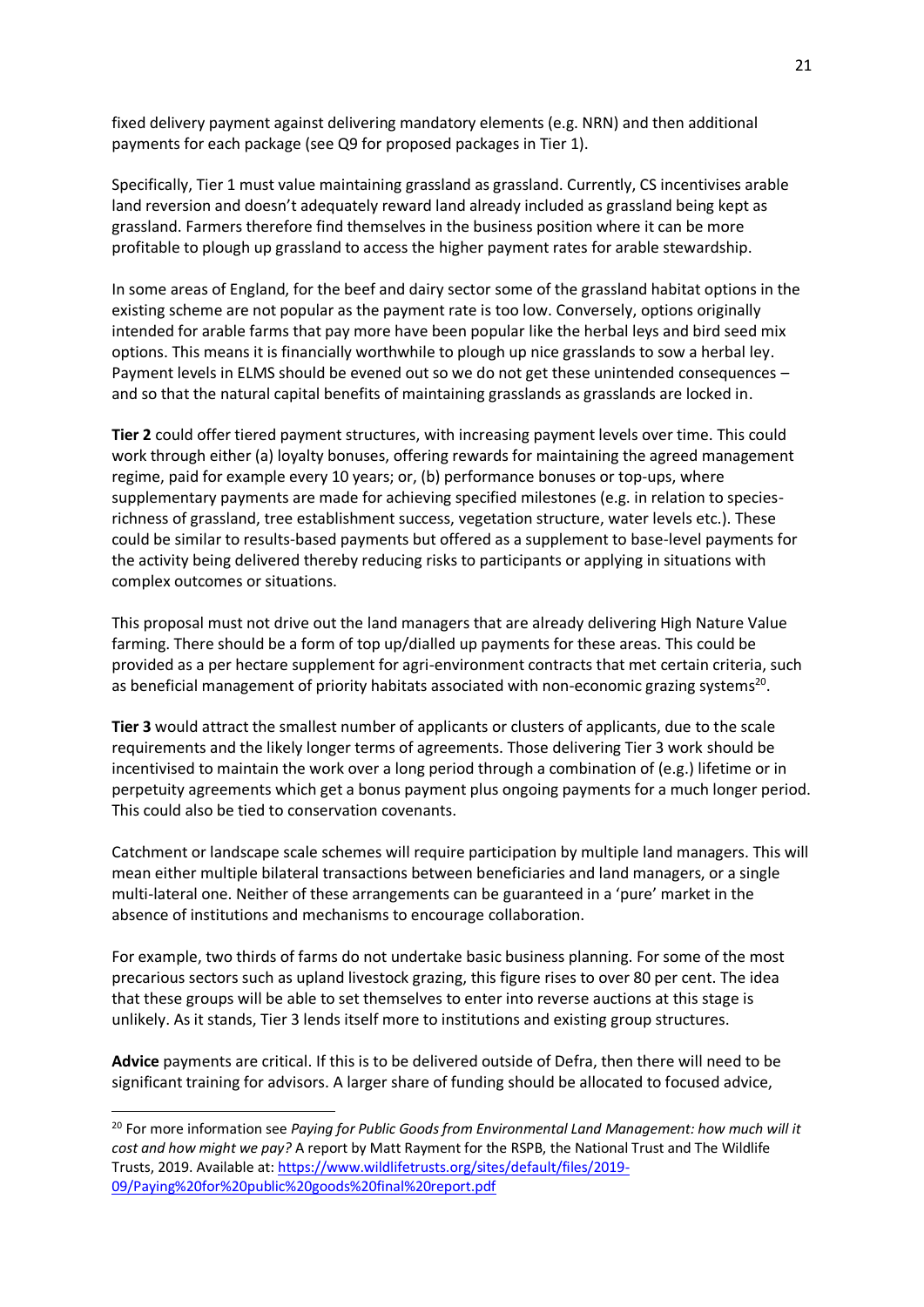facilitation, cooperation, knowledge sharing, demonstration and encouraging institutional innovation and partnership building as well as piloting new approaches, all of which have proved effective levers of change (for example, peat partnerships).

Payments must be stackable. Other finance mechanisms must be available especially from the private sector (see Q13).

# <span id="page-21-0"></span>Question 13: To what extent might there be opportunities to blend public with private finance for each of the three tiers?

Blended finance can be defined as the strategic use of public or philanthropic capital for the mobilisation of additional private commercial finance for public policy investments. A recent report from the Blended Finance Taskforce states that blended finance 'uses public or philanthropic money to improve the risk-return profile or commercial viability for a private investor, allowing it to invest in places and projects where it wouldn't otherwise go, by mitigating a raft of real or perceived barriers, including political risk, currency volatility, lack of liquidity, weak local financial markets, knowledge gaps about investment opportunities, and challenging investment climates, including poor regulatory and legal frameworks. Blended finance is designed to make development capital much more catalytic, with the aim that one public or philanthropic dollar mobilises multiples more from the private sector.' (see [http://s3.amazonaws.com/aws-](http://s3.amazonaws.com/aws-bsdc/BFT_BetterFinance_final_01192018.pdf#asset:614:url)

[bsdc/BFT\\_BetterFinance\\_final\\_01192018.pdf#asset:614:url\)](http://s3.amazonaws.com/aws-bsdc/BFT_BetterFinance_final_01192018.pdf#asset:614:url) In relation to ELM, the private sector investment can come from either individual investors or from businesses affected by the impacts of land management.

Stacking is when landowners are paid for conservation practices on their property that provide multiple benefits to the environment, for example a hectare of woodland could earn revenue from both carbon credits (for maintaining carbon stored in the ground) and flood risk mitigation credits (for helping to hold back flood waters<sup>21</sup>). Stacking can provide multiple revenue streams for landowners and encourage them to manage their lands for multiple ecosystem services. However, if not well-managed, it may also lead to a net loss of services and poor value for money, for example by giving a second payment to a landowner who requires only one payment to proceed with a conservation action<sup>22</sup>.

Currently the externalities of land management are not accounted for by farmers and other land managers. There is a gap between the costs that land management practices put on to private businesses – through flooding, soil erosion and pollution - and the amount of funding available for addressing these problems from public sources. If financial accounts of private or combined management solutions can capture the savings made from an initial capital cost there is a long term return to the private businesses affected, this saving is tradable from the supply side (the land manager) to the buyer (the private business)<sup>23</sup>.

<sup>21</sup> *How credit stacking can grow money on trees*, Dick Kempla for Green Biz. 11 August 2016. Available at: <https://www.greenbiz.com/article/how-credit-stacking-can-grow-money-trees>

<sup>22</sup> 'Staking ecosystems services payments: risks and solutions', D. Cooley and L. Olander, *Environmental Law Reporter,* Feb 2012. Available at[: https://nicholasinstitute.duke.edu/sites/default/files/publications/stacking-ecosystem-services](https://nicholasinstitute.duke.edu/sites/default/files/publications/stacking-ecosystem-services-payments-journal-paper.pdf)[payments-journal-paper.pdf](https://nicholasinstitute.duke.edu/sites/default/files/publications/stacking-ecosystem-services-payments-journal-paper.pdf)

<sup>&</sup>lt;sup>23</sup>Funding nature's recovery: How new public spending can unlock private investment, W. Tipper and J. Elliot. Green Alliance and National Trust. November 2018. Available at[: https://www.green-](https://www.green-alliance.org.uk/resources/Funding_natures_recovery_new_public_spending_unlock_private_investment.pdf)

[alliance.org.uk/resources/Funding\\_natures\\_recovery\\_new\\_public\\_spending\\_unlock\\_private\\_investment.pdf](https://www.green-alliance.org.uk/resources/Funding_natures_recovery_new_public_spending_unlock_private_investment.pdf)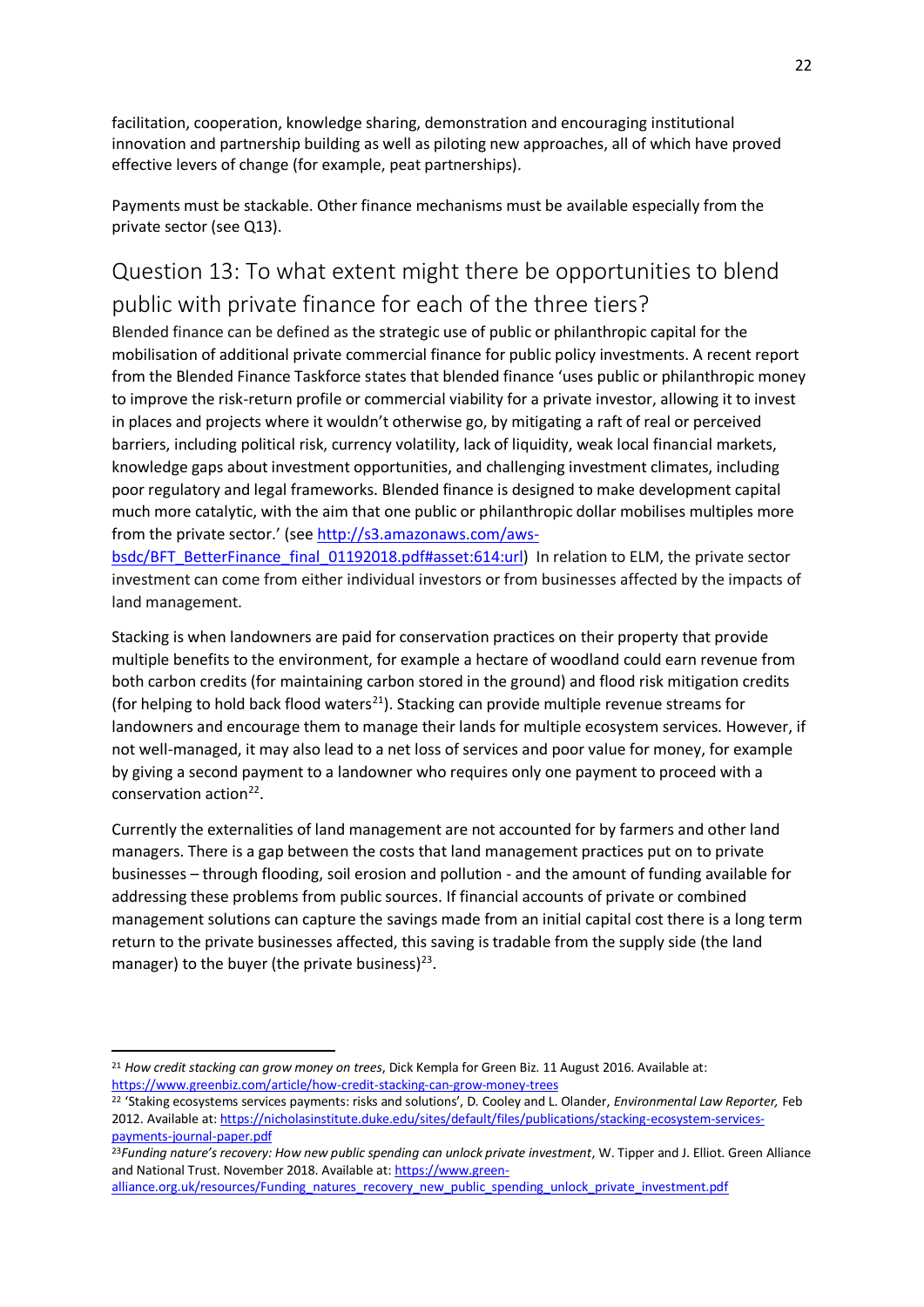#### **Blended finance in ELM**

There are many opportunities for blending and stacking finance in ELM. Creating a market structure is important – in stacking so that a habitat enhancement project could sell both carbon and biodiversity credits – which is important to increase potential revenues and market viability. To be credible, stacking needs to be planned, and relevant baselines measured, ex-ante, and systems of measurement need defining (e.g. Defra's biodiversity metric, and for carbon credits, the Peatland and Woodland Carbon Codes are options) $2<sup>4</sup>$ . Regulation and benchmarking of schemes and operators will be important.

Clarity will be needed on longevity (e.g. lifetime agreements or in perpetuity agreements) and the mechanisms for securing beneficial changes (e.g. through conservation covenants). The permanence of habitats created under a scheme will need to be rewarded so they are retained after the scheme has ended – possibly through an ongoing lower 'retainer' rate.

Ensuring additionality and avoiding double funding is critical. To avoid double counting there needs to be absolute clarity around what payments are to achieve and how, and no payments for activities that are already required through regulation. It will be important that the risk of land managers being paid for similar activities at different rates is avoided, which underscores the need for consistency and benchmarking, and an opportunity register.

Blended finance offers potentially huge gains for nature if it can draw together different funding streams, however this must be additional rather than replacement funding.

Currently landowners are not eligible for CS where they are committed to delivering similar actions through another agreement. This will need altering for ELM to enable layered blended finance options – especially as ELMS won't always be the first agreement that landowners will enter.

#### **Tier 1**

The biggest gain in Tier 1 could come from allowing public and private funding to be 'matched'. Currently funds like the Severn Trent Environmental Scheme (STEPS) work in isolation to CS. Combining the payment options would encourage joined up thinking (some private schemes fund very similar options to public schemes (margins and catch crops) but with less commitment which would undermine ELM) and incentivise a coordinated approach to issues like flood management. Schemes like STEPS require match funding from land managers, which precludes some operations or limits the scale of intervention. ELM would provide a good match and is auditable. State-aid would need to be amended for larger business or businesses which look to invest in energy reduction and efficiency within buildings as well as blended options on their land.

**Tier 2** Matched finance as suggested in Tier 1 should also apply for Tier 2. Funding options on land could be stacked, e.g. land could have ELM options applied on top of carbon or nitrate credits. Lower value social investment bonds could be applied to land where options address nitrate, phosphate, carbon or soil erosion. These could be funded by small developers or water companies at a lower rate to activity in Tier 3. A similar concept could apply for other sources of Government funding, such as combining Flood Defence Grant in Aid (to fund the installation of natural flood management measures) with ELM payments (to enable long-term maintenance).

<sup>24</sup> *Greater Manchester Natural Capital Investment Plan*, eftec, January 2019. Available at: [https://naturegreatermanchester.co.uk/wp-content/uploads/2019/01/GM-Natural-Capital-Investment-Plan-](https://naturegreatermanchester.co.uk/wp-content/uploads/2019/01/GM-Natural-Capital-Investment-Plan-Final180119.pdf)[Final180119.pdf](https://naturegreatermanchester.co.uk/wp-content/uploads/2019/01/GM-Natural-Capital-Investment-Plan-Final180119.pdf)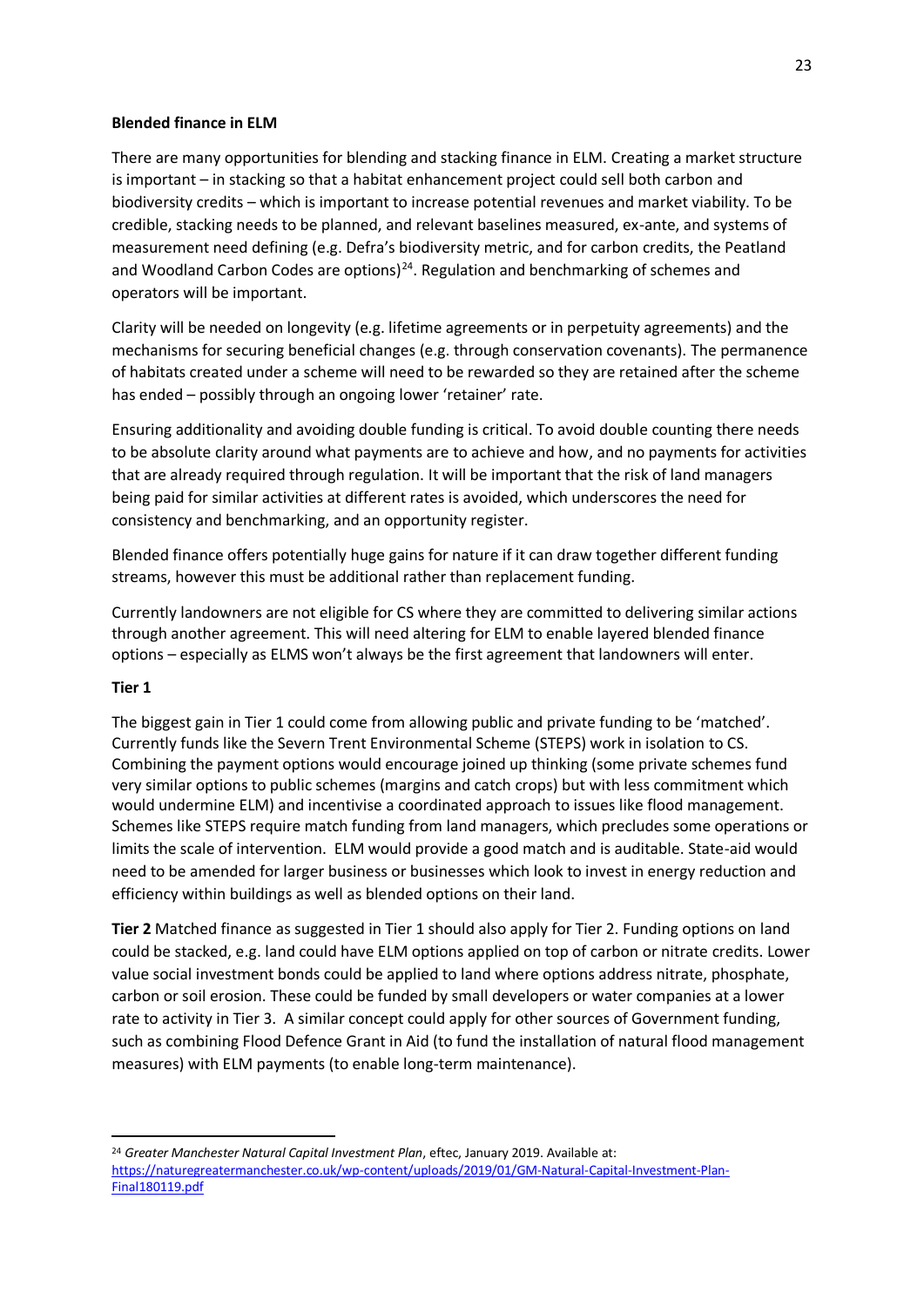**Tier 3** Blending public with private finance could allow Tier 3 projects to be deployed at greater scale and ambition and demonstrate further proof of concept for green finance initiatives. This Tier should allow the maximum combination of funding and should attract the highest payments to encourage joined up working at scale – this is essential if the government are to meet their own targets within the 25 Year Environment Plan and ensure public payments for public good. As a sector the water industry is one of the key likely beneficiaries of landscape-scale land management schemes, and therefore a key potential contributor of blended finance for Tier 3 schemes. However the five-year timeframe of investments governed by the Asset Management Plan & Price Review process could act as a barrier to involvement, with companies unable to commit to long-term contributions. Defra could work with the industry's financial regulator Ofwat to develop solutions to this issue. Peatlands are another clear target for Tier 3 schemes; issues regarding the blending of finance here are discussed in Q8.

### **Biodiversity Net Gain (BNG) and ELM**

It will be essential to consider, as both the new ELM and the requirements for a net gain for biodiversity develop, how the two interact and are mutually supportive. Currently, Countryside Stewardship cannot fund works that must be undertaken as a requirement of (a) any planning permission; (b) a Section 106 agreement or equivalent<sup>25</sup>.

Whilst we agree that works required through planning and paid for by development should not also be funded through ELM and the public purse, as land is secured for net gain, it may well be that not all aspects of site management are funded through planning. For example, a parcel of land might be secured through planning agreements to support great crested newt conservation through provision and management of ponds. However, the surrounding grassland and hedgerows might lack funding for management aimed at other species such as wildflowers, pollinators or birds, or for other ecosystems services. It is important that the existence of a planning obligation on a parcel of land should not in principle prevent the land being eligible for further payments that provide benefits outside of the planning system. Equally it will be important that planning agreements are specific as to what ongoing management they are funding and for what time period - so that it is clear what falls outside of that agreement.

Lancashire Wildlife Trust is conducting an ELM Test & Trial looking at the interaction between biodiversity net gain, ELM and the Nature Recovery Network. We would like to see a range of approaches for blending and stacking finance trialled and piloted in ELM.

<span id="page-23-0"></span>Question 14: As we talk to land managers and look back on what has worked from previous schemes, it is clear that access to an adviser is highly important to successful environmental schemes. Is advice always needed? When is advice most likely to be needed by a scheme participant?

Some land managers are knowledgeable and have experience of completing agrienvironment applications from start to finish without external input. To maintain this independence,

<sup>&</sup>lt;sup>25</sup> Countryside Stewardship: Higher Tier Manual for agreements commencing on 2021. Available at: [https://assets.publishing.service.gov.uk/government/uploads/system/uploads/attachment\\_data/file/882125/](https://assets.publishing.service.gov.uk/government/uploads/system/uploads/attachment_data/file/882125/CS_Higher_Tier_2020_v3.0.pdf) [CS\\_Higher\\_Tier\\_2020\\_v3.0.pdf](https://assets.publishing.service.gov.uk/government/uploads/system/uploads/attachment_data/file/882125/CS_Higher_Tier_2020_v3.0.pdf)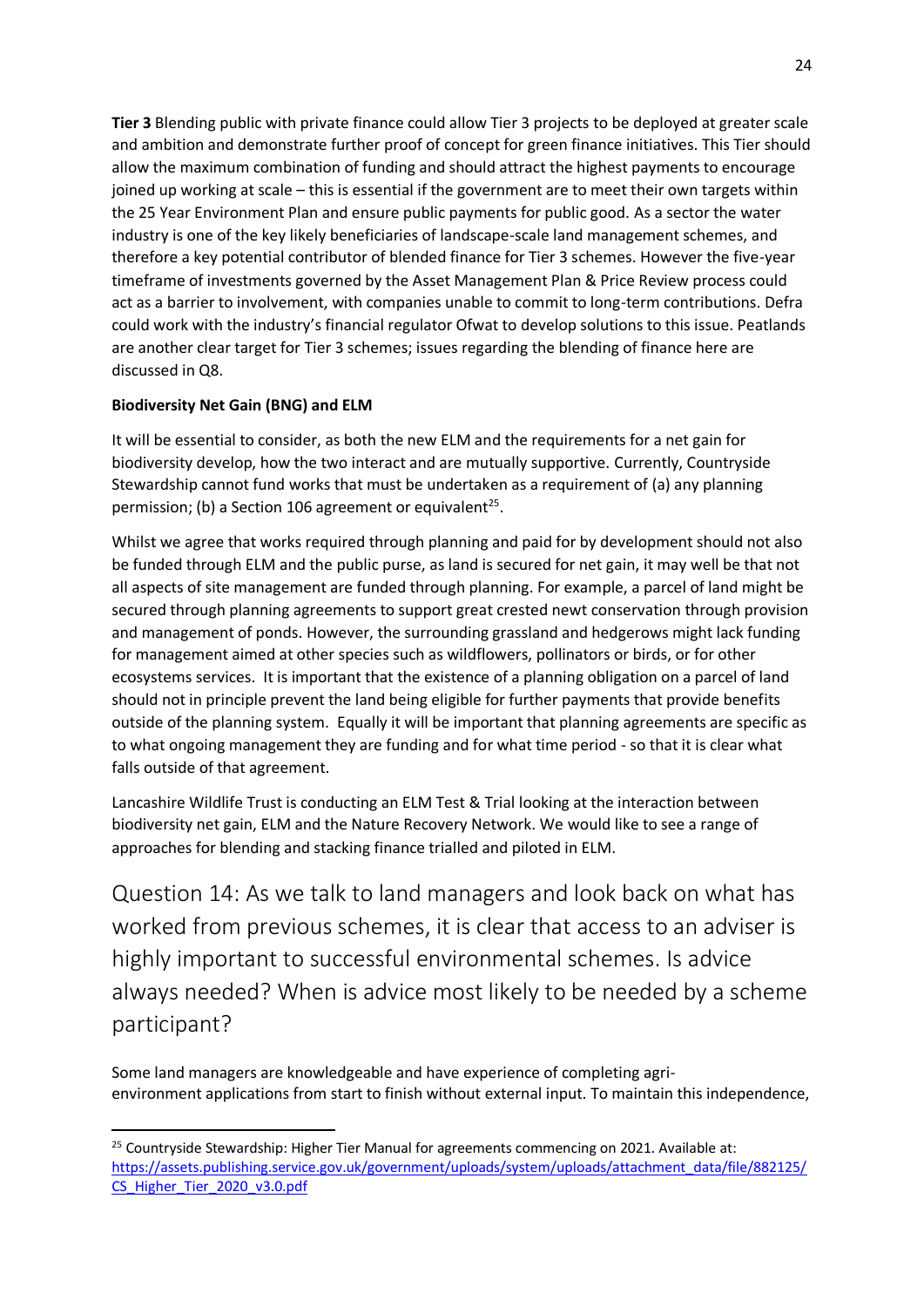it is imperative that free accessible advice is available to all land managers explaining the objectives of ELM and guiding applicants through the administrative process, especially given the shift in focus and language toward public good provision. This advice should be available across all Tiers.

The vast majority of land managers do however receive environmental scheme advice one way or another, for example, from their agronomist, agent or seed company. We advocate for ELM advisers to have knowledge on the local area, ecology and farm business economics<sup>26</sup> and where ELM sits within the business. In Wildlife Trust experience of advising farmers, advisers have had greater success working with land managers who already have an idea of what they'd like to achieve and so the free advice given by Defra should help stimulate interest in the scheme to lead to these conversations on what can be done on farm.

High quality, qualified advice will be essential. Currently there is a dichotomy between 'wildlife' advice and farming agronomy with often no connection or synergy between the two. The wildlife advice tends to be focussed on the non-cropped areas and agronomy on the crops and managed grassland. Land managers will need access to sound technical advice across multiple holdings and also facilitators to bring schemes together. The two types of advisers are likely to have different skill sets, but will both need a sound understanding of what the priorities of the local area need to be. For example the need to link up marginal land to restore fragmented heathland habitat, wider catchment management to reduce flooding in flood risk areas etc.

Advisers will need to be aware of the specialist niches of uncommon species as well as the more usual generic habitat for 'pollinators' or 'farmland birds'. They must also be able to recognise the underlying issues of pollution pathways into groundwater and watercourses, air pollution, CO2 emissions and their main sources and fully understand regenerative farming theory and practice in order to give useful advice on farms. They must know how to utilise multiple interventions to achieve multiple gains, for example flood risk management, water quality, carbon sequestration, access to the countryside and health and wellbeing. Without this, the division between productive farming and nature conservation could widen.

Advice from a trusted adviser<sup>27</sup> to help guide all stages of the scheme application process, design and delivery has been highly valued and welcomed by copious land managers who have been supported in this way by numerous Wildlife Trust advisers.

Advice has been particularly sought after to identify which options will work best on the holding, understanding option prescriptions and in completing application paperwork. To help understand suitable options, an adviser can draw up a calendar of activity for the duration of the scheme, listing management requirements such as hedge cutting and timings of operations to ensure the land manager understands what is expected of them.

The administrative burden associated with past and current environmental schemes has frequently deterred land managers from applying<sup>28</sup>. This barrier should be addressed either by streamlining the process or offering adviser support for this aspect of scheme application.

<sup>26</sup> *Whither Environmental Land Management in* England, Marcus Gilleard, National Trust and Gareth Morgan, Soil Association, Wildlife and Countryside Link blog, June 2020. Available at: [https://www.wcl.org.uk/whither-environmental](https://www.wcl.org.uk/whither-environmental-land-management-in-england.asp)[land-management-in-england.asp](https://www.wcl.org.uk/whither-environmental-land-management-in-england.asp)

<sup>27</sup> *Setting the new Environmental Land Management Scheme Up for Success,* Alice Groom, RSPB, for Wildlife and Countryside Link blog. June 2020. Available at: [https://www.wcl.org.uk/setting-the-new-environmental-land-management](https://www.wcl.org.uk/setting-the-new-environmental-land-management-scheme-in-england-up-for-success.asp)[scheme-in-england-up-for-success.asp](https://www.wcl.org.uk/setting-the-new-environmental-land-management-scheme-in-england-up-for-success.asp)

<sup>&</sup>lt;sup>28</sup> Engaging 'Harder to Reach' stakeholders for post-Brexit Agri-Environmental Policy. University of Sheffield & University of Reading Brexit & Environment Summary Report. June 2020. Available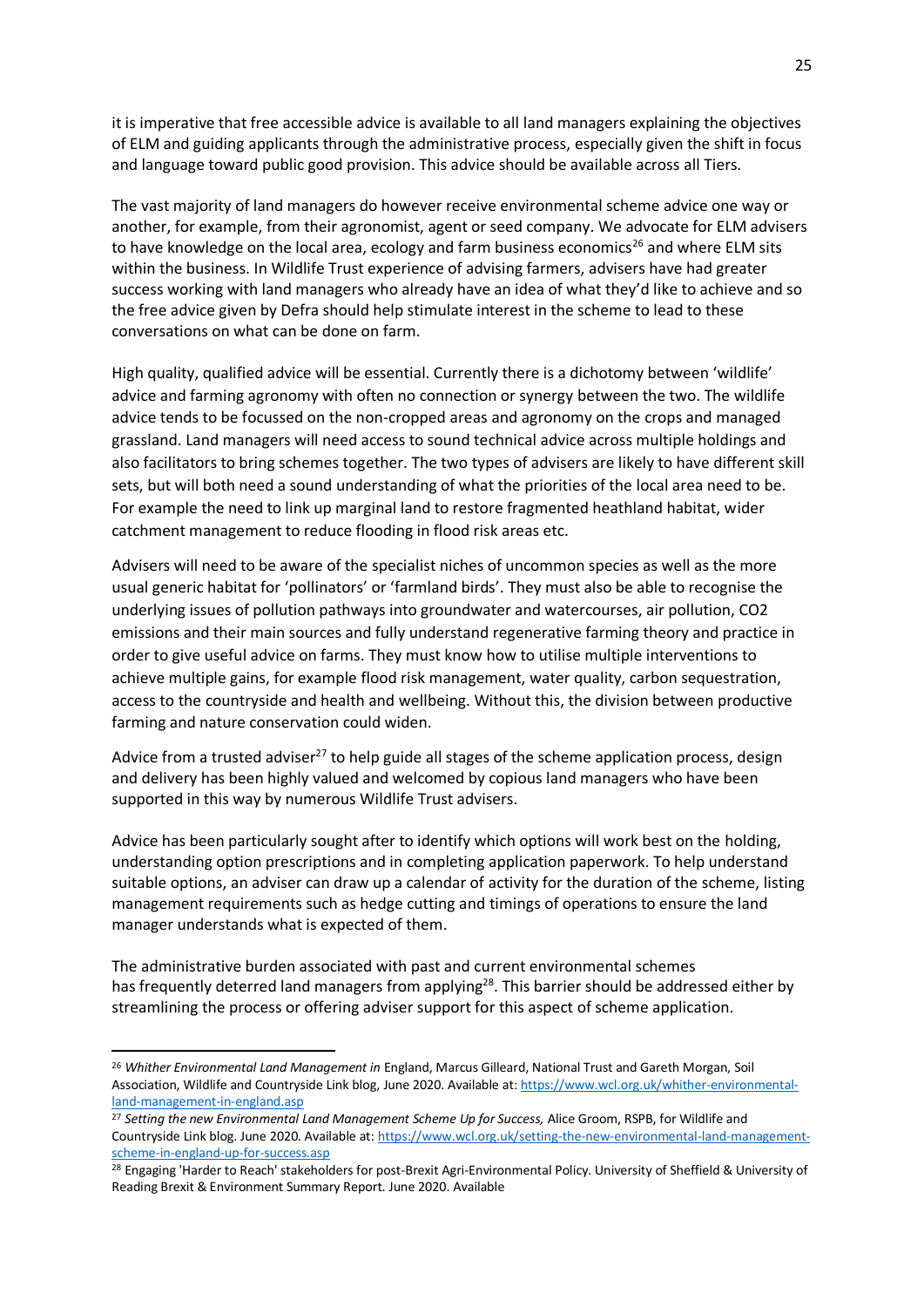Building-in a payment in ELM to contribute to the cost of an advisory visit prior to application submission for more sophisticated scheme options which require specialist knowledge, such as habitat restoration and creation or natural flood management measures, is likely to increase option take-up and success, rather like the CSF scheme advising on options to improve water quality<sup>29</sup>. Here, the adviser could also be the trusted intermediary between the land manager (or a group of land managers – see our response to question 10) and buyers of environmental goods and services. This relationship is expanded on in our response to question 13.

Good free access to data such as species and habitats is required to support advice work. Currently Records Centres will provide this for a fee but a properly supported data centre should be able to provide this free via Magic or similar. Targeting maps need to be more sophisticated and easier to use and understand. SCIMAP and the CEH ASSIST planner are moving in the right direction but could be easier to use and may not provide farm specific results. The production of Nature Recovery Networks will help in guiding the thinking farmers and advisors.

Individual advisers working with individual farmers is important but will not achieve the landscape scale of change what is required. To realise long term positive change at a landscape scale, the time required to foster relationships with and between farmers should not be underestimated and have requisite funding to all parties involved. The on-going learning from Kent Wildlife Trusts' current experience of facilitating the development of new farmer clusters has emphasised the importance of the time spent building relationships with farmers and land managers. This time spent building rapport (both farmer to farmer and farmer to facilitator) can include understanding their priorities and vision for the farm business, to personal interests, to social events to meet their farming neighbours (sometimes for the first time). This is crucial when working with farmers and land managers at all scales, but is of critical importance when wanting to deliver projects at landscape scale and cultivate positive behaviour change.

For outcomes to be delivered sustainability and last beyond the length of any agreement, the time spent building these relationships and the willingness to collaborate will need to be reflected in payments for the farmer/land managers and for the facilitating organisation. Having a tight network of farmers and landowner/managers who have engaged with the planning and fully believe in the aims of a project will significantly increase the likelihood of successfully delivering a public good at landscape scale.'

A criticism of CS from Wildlife Trust advisers has been that in many cases it has been clear for an environmental adviser what action needs to be taken to deliver for the environment, however these changes have not been able to be made due to the rigidity of the scheme. For example, the oversowing of seed for grassland restoration is not permitted in Mid-Tier agreements as these actions are barred under the management prescriptions. This prevents many grasslands reaching their potential even though the landowner and advisor agree and are keen to restore the habitat. As part of scheme regulation once the scheme is underway, 'inspections' should also consist of advisory visits where advisers have the authority to make amendments and/or adjust the management of live schemes where an option is not working or management requires tweaking for the benefit of the environmental outcome. Advisers should have the ability to directly deal with the scheme governing body (NE/RPA) on the land manager's behalf to achieve this.

at: [https://www.sheffield.ac.uk/geography/research/projects/agri-environmental-governance-post-brexit/project](https://www.sheffield.ac.uk/geography/research/projects/agri-environmental-governance-post-brexit/project-outputs)**[outputs](https://www.sheffield.ac.uk/geography/research/projects/agri-environmental-governance-post-brexit/project-outputs)** 

<sup>29</sup> *Funding Nature's Recovery: How new public spending can unlock private investment*, National Trust, 2018. Available at: [https://www.green-](https://www.green-alliance.org.uk/resources/Funding_natures_recovery_new_public_spending_unlock_private_investment.pdf)

[alliance.org.uk/resources/Funding\\_natures\\_recovery\\_new\\_public\\_spending\\_unlock\\_private\\_investment.pdf](https://www.green-alliance.org.uk/resources/Funding_natures_recovery_new_public_spending_unlock_private_investment.pdf)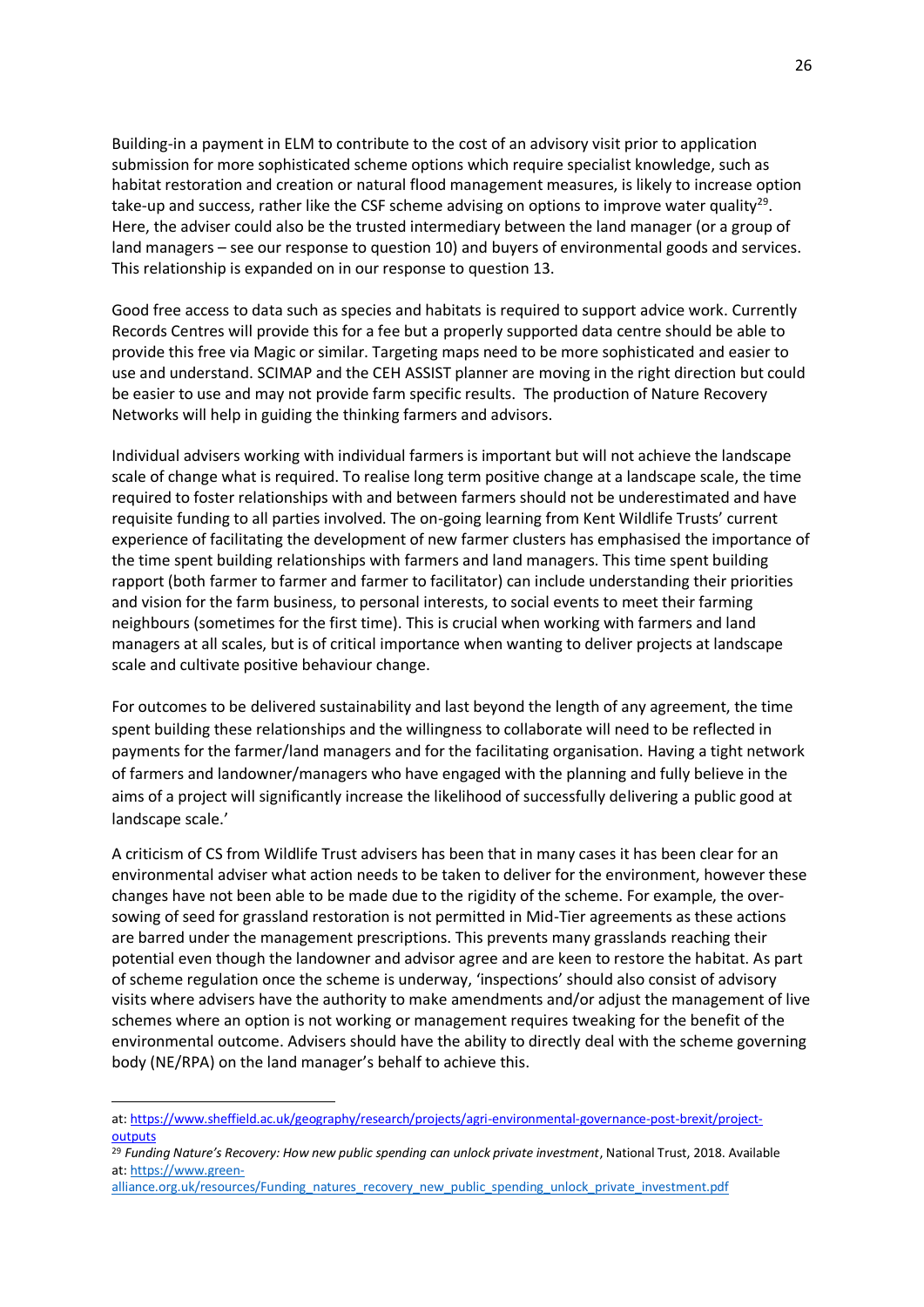To provide advice and guidance on individual queries with the scheme, land managers should be able to get in touch with the scheme governing body quickly and easily. Adequate staffing of the scheme governing body is critical. Wildlife Trust advisors report of a high turnover of Natural England advisors, and experience of there being no NE advisor assigned to administer some agreements. This has knock-on consequences when it comes to resolving issues or tweaking management interventions. There should be enough advisers in place that land managers can efficiently access necessary advice as required. Continuity of adviser and those with local and land management knowledge is extremely beneficial.

As well as advisors on the ground, the provision of an online 'chat' function (in addition to the applicant support phone line currently in place) to resolve issues quickly would be of value since this offers a more convenient and cost-effective method of dealing with and documenting queries.

<span id="page-26-0"></span>Question 15. We do not want the monitoring of ELM agreements to feel burdensome to land managers, but we will need some information that shows what's being done in fulfilling the ELM agreement. This would build on any remote sensing, satellite imagery and site visits we deploy. How might self-assessment work? What methods or tools, for example, photographs, might be used to enable an agreement holder to be able to demonstrate that they're doing what they signed up to do?

Currently, the CS self-assessment evidence process is onerous, and does not effectively demonstrate that outcomes are being effectively measured as it is simply a log of completed work done rather than an assessment of outcome. It is imperative that any ELM assessment addresses this and effectively measures the outcomes of both the individual LMP, as well as the contribution of the LMP outcomes to wider landscape, regional and national targets (such as those in the Environment Bill). As much impact data as possible should be made publicly available to enable the public to better understand the benefits of environmental land management, and to support more effective scrutiny. There could be a role for Local Environment Records Centres here.

Monitoring of agreements must be in line with the complexity of the agreement and allow agreement holders to see whether their management is having the desired impact on the ground. Therefore, it must be SMART (Specific, Measurable, Achievable, Realistic, and Timely) and results must be utilised to make changes if interventions are not achieving the stated aims of the ELM agreement. Monitoring should not be onerous, but should provide evidence that environmental change is occurring.

Whilst some self-assessment is positive, it needs to (a) not be too onerous, and (b) be a complete substitute for impartial, accredited advisers/surveyors. For self-assessment, a mobile phone app that enables evidence to be gathered and uploaded could be one way to lessen the time and administrative burden for land managers.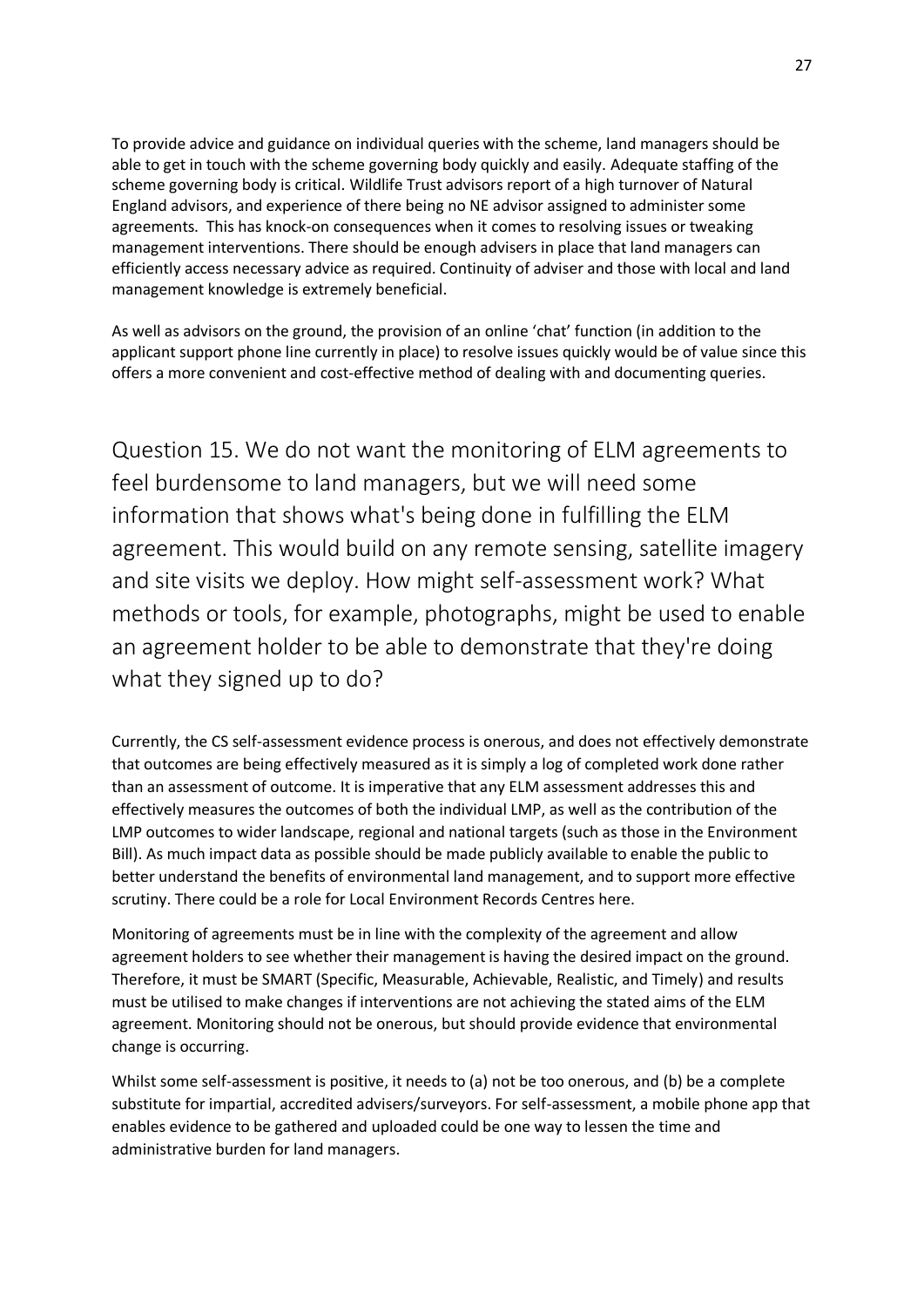Monitoring should be tailored by Tier. Our thoughts on monitoring across the Tiers are outlined below.

### **Tier 1**

**Fixed point photography** undertaken 4 times a year. This will require clear guidelines on which options need to be monitored, but this will be important when it comes to evidence that fields are not left bare and that buffer strips are present year-round. Water Industry land management payment schemes have successfully used this method, such as Wessex Water through the EnTrade platform.

**Hedgerow survey** in years 1 and 5 to include hedgerow height, width and density, with a count of number of shrub species per metre, evidence provided through photos.

**Bumblebee surveys**, following BeeWalks protocols or similar, are easy to complete and provide a proxy measure of pollinator services.

Simple count of number of species of **flowering plant** per metre square for wildflower/pollinator strips/patches etc. with photographic evidence. This should be undertaken each year. If it drops below the level set in the agreement reseeding should take place.

Simple **butterfly** timed count – how many individuals (with species if known) depending on the options chosen this could be either at multiple points across the whole holding, or focussed on specific option plots.

Simple timed **farmland bird count** – how many individuals (with species if known) at suitable locations on the farm, clear guidance must be provided on how to do this, but it could follow the Game Wildlife Conservation Trust farmland bird count methodology.

If part of the agreement is tailored to **efficient water use** on the land holding then there must be a requirement to provide evidence of mains water use/river abstraction use to show declining reliance on this.

Provision of **pesticide records** as part of annual claims submission. Including records of **livestock parasite treatments**, including evidence of faecal egg counts to show that wormers are only used where required.

Soil tests every 4 years for **soil carbon and soil organic matter** content across all land with options – these could be paid for by grant as capital items

**Soil tests annually for P and K** to back up ELM plan and ensure high risk fields in catchments and SAC's etc are not having too much fertiliser on them. Whilst it has issues, Farmscoper could be explored as a way to manage nutrient inputs and provide evidence of this with annual claims.

If the holding has water courses within it, or adjacent to it, a **sediment sample and reading using a turbidity tube** (secchi tube) could be taken in or after rainfall (of a given intensity) and readings compared across the farm over time. This would indicate **soil runoff**, and tackling this would also tackle **N, P & pesticide runoff at the same time**.

Fixed Point Photography could be used to evidence buffer strips.

**Monitoring visits from an advisor** should be included as a grant option to allow the above/some of the above to happen where the agreement is large and it is unrealistic for the land manager to undertake it all themselves.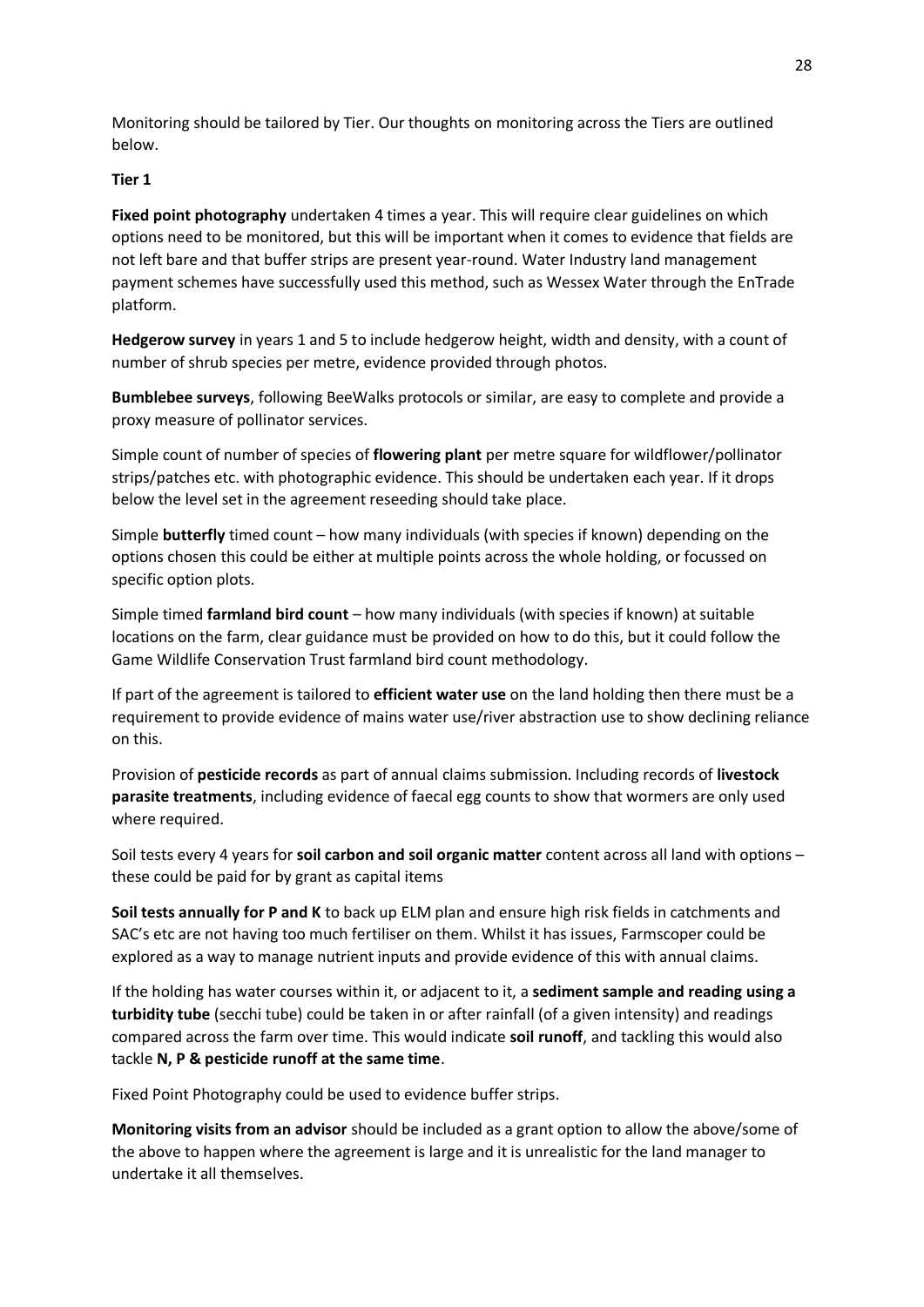It would be ideal to have a **commitment to allow species recorders onto the land** if requested (could be from Local Environment Records Centre, Wildlife Trust or other special interest group).

## **Tier 2**

All of the monitoring for Tier 1 may be appropriate dependant on options chosen. The following should be required in addition to Tier 1.

As the scheme is looking for **outcomes** rather than outputs there needs to be some sort of baseline and follow up surveys for specific indicator species (depending on options chosen)

- **Butterfly transect across whole landholding** record numbers and species in year of application, and in years 3 and 5 of agreement and following the UKBMS methodology.
- **Farmland bird count** with species ID in year 0, 3 and 5.
- **Pitfall trap** to macro level (although this is labour intensive and subject to variations in methodology)
- **Dung beetle counts** this can be done simply, beetles per kg of dry weight for e.g. or more complicated in terms of ID to family level.
- Rapid **habitat condition assessments** in year 1 and 5
- Earthworm counts for soil structure

There must be a **commitment to allow species recorders onto land** if requested (could be from LERC, Wildlife Trust or other special interest group) this should be a requirement for Tiers 2 and 3

### **Tier 3**

In addition to all appropriate monitoring from Tiers 1 and 2, there should be **annual payments for monitoring** from baseline NVC surveys upwards to annual monitoring – if the broad trend is not for improved environmental outcomes then the scheme should be reviewed and adjusted. This monitoring will be **specific to the project but should include species and habitat surveys** at appropriate temporal intervals.

**Data must be shared** across any landholdings working collaboratively in the tier 3 scheme. This is particularly important for focal species i.e. meta populations of butterflies and bird species such as curlew.

Mobile species such as pine marten should have **camera trap monitoring** in place and this could be a capital item for kit, but the work is a requirement of scheme and data must be shared with county recorders and NBN/Biological Records Centres.

All open areas of water should be subject to regular water quality testing with methodologies to be advised by the Environment Agency.

<span id="page-28-0"></span>Question 16. Do you agree with the proposed approach to the National Pilot? What are the key elements of ELM that you think we should test during the Pilot?

• **Interaction with wider policy:** ELM risks being a stand-alone policy but to achieve its outcomes it will need to be piloted alongside other policies it is interdependent with such as: regulation;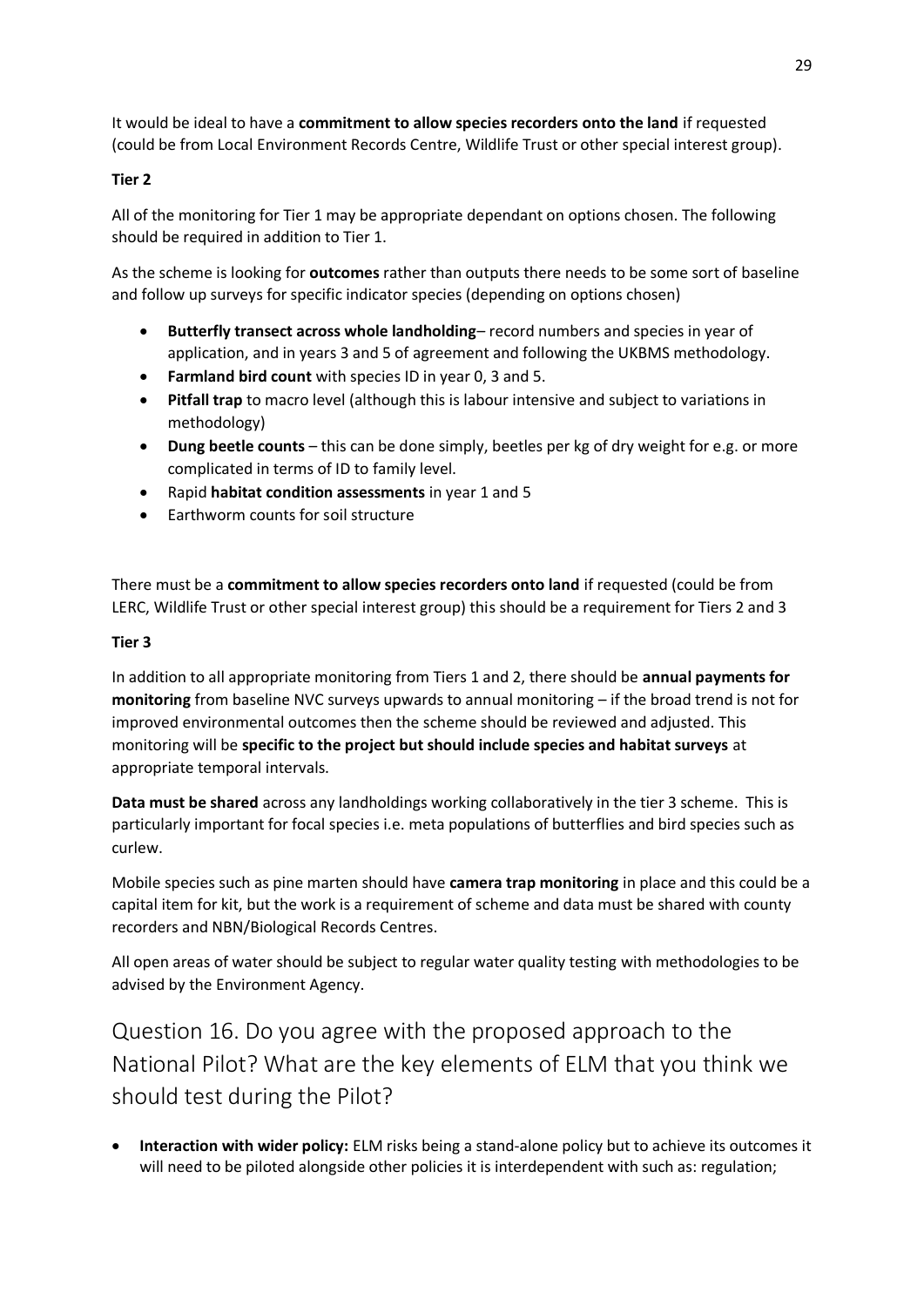other financial incentive schemes (e.g. productivity and tree/plant health); Biodiversity Net Gain; Local Nature Recovery Strategies and the Nature Recovery Network.

- **Different spatial scales:** We urge Defra to pilot different approaches for spatial prioritisation and local delivery within ELM.
- **Data and mapping:** Poor data and mapping has undermined the impact and credibility of CS and previous schemes. Using good quality – including local – data will be essential to helping ELM be a success. This needs to be tested part of the Pilot. Basing ELM on existing CS priorities statements is not acceptable.
- **Land Management Plan:** We would like Defra to pilot the approach to the LMP set out in Q.9, i.e. LMPs should be piloted which include:
	- Current economic business model including inputs and outputs.
	- Baseline of the current natural resources, their natural capital value, and a spatial map of these assets and opportunities for nature's recovery through the NRN – both on the individual holding and beyond borders (e.g. through aligning field margins with neighbours or creating insect highways across the landscape).
	- Public goods benefitting from funding, and the national and regional targets the LMP contributes towards (e.g. NRN, net zero, targets for water, air, biodiversity and waste in the Environment Bill) should also be included in the LMP.
	- Carbon footprint plan highlighting reduction and supported by an interactive carbon footprint calculator. This should cover all aspects of the business, including diversification such as game shoots and should exclude off-sets outside of residual emissions.
	- Net Gain principle should be applied to all land holdings to help deliver a greater public good on the holding, or through the local habitat banking scheme that may be in place through Local Planning Authorities to help deliver NRN and related strategies.
	- Other potential 'buyers' of goods carbon trading, water quality, natural flood management.
	- Long-term scope is crucial; however, the LMP must be flexible and responsive to small-scale change to ensure that landowners who wish to experiment or trial new ideas are not deterred from applying. The incorporation of the interactive carbon footprint calculator, with set limits, would help with this.
	- Completion of the LMP will require guidance and an advisory service to support plan delivery. It will need to be a long-term plan (25 years) with a 5-year review cycle to ensure evolution and adaption as it is delivered, continued delivery of nature's recovery, while incorporating the latest research and development. These plans will need to be simple and clear with actions and milestones set out.
- **Tier content:** We urge Defra to pilot The Wildlife Trusts' proposals on Tier content for all Tiers, as set out in our response to Question 9.
- **Movement between Tiers:** There should be flexibility of options between Tiers so that land managers can move between Tiers, building and improving and scaling back as they see fit, and being part of different Tiers simultaneously. The way in which the Tiers are presented in the discussion document appears siloed and rigid. The Pilot should test movement between Tiers. Wildlife Trusts are likely to have all three Tiers in operations across their land holdings and possibly within a single holding and are keen to support the National Pilot through our land.
- **Different payment methods and rates:** We hope that alternative payment methodologies besides income foregone plus costs are piloted in the national ELM pilot.
- **Blending and stacking finance:** Lancashire Wildlife Trust is conducting an ELM Test & Trial looking at the interaction between biodiversity net gain, ELM and the Nature Recovery Network.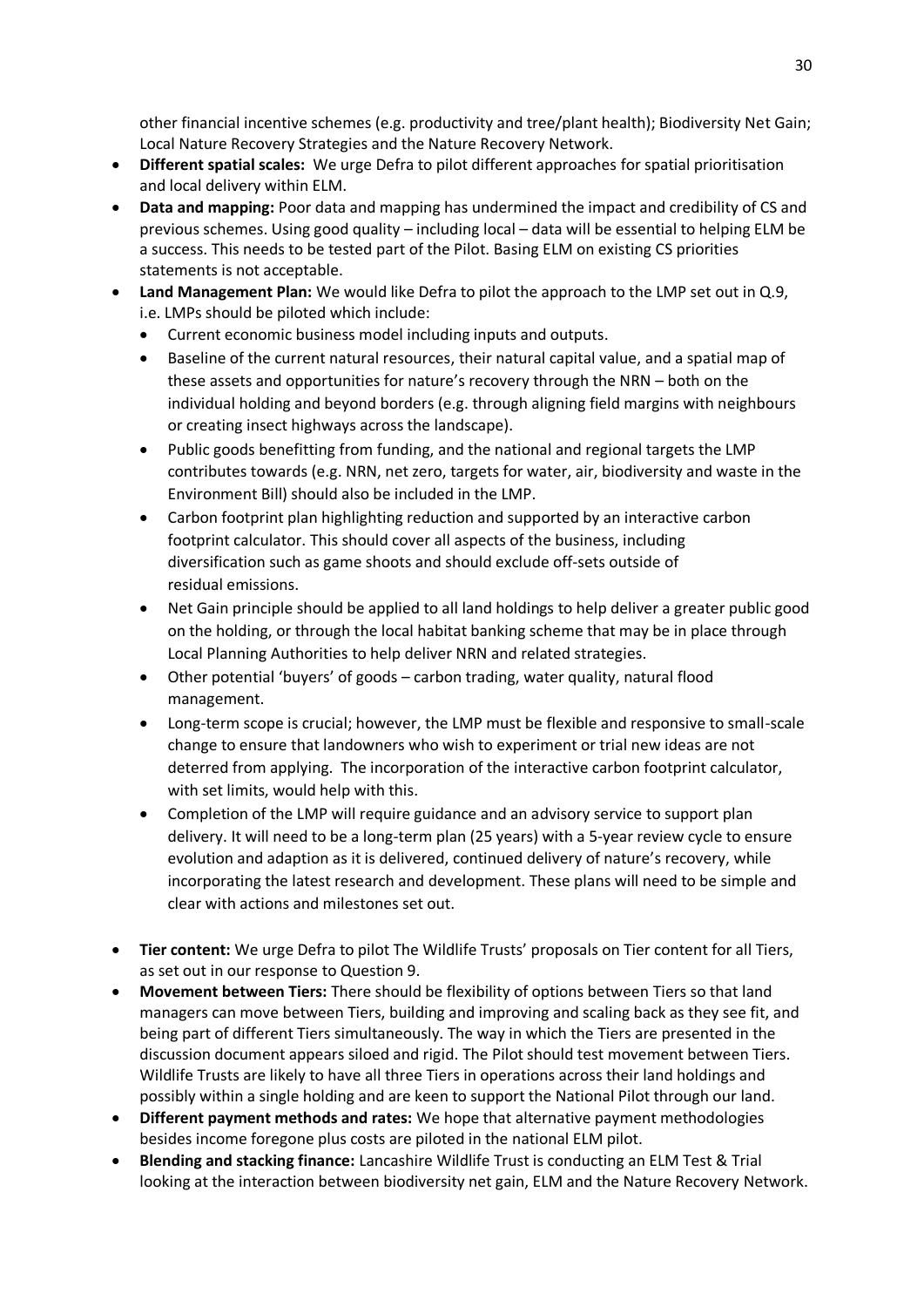We would like to see a range of approaches for blending and stacking finance trialled and piloted in ELM.

• **Transition:** How the Pilot fits with the transition period, including BPS phase out, will need to be tested. Questions will need to be answered such as whether participants continue to be able to claim BPS or not. If they are, the Pilot risks being a flawed exercise, given that Basic Payment funding will have ceased by the time the scheme is rolled out fully.

# <span id="page-30-0"></span>Question 17. Do you have any other comments on the proposals set out in this document?

The Wildlife Trusts would like to see more detail on ELM being formally consulted on as plans develop in the next 6-12 months. ELM is too important a policy to not be subject to a 12 week consultation.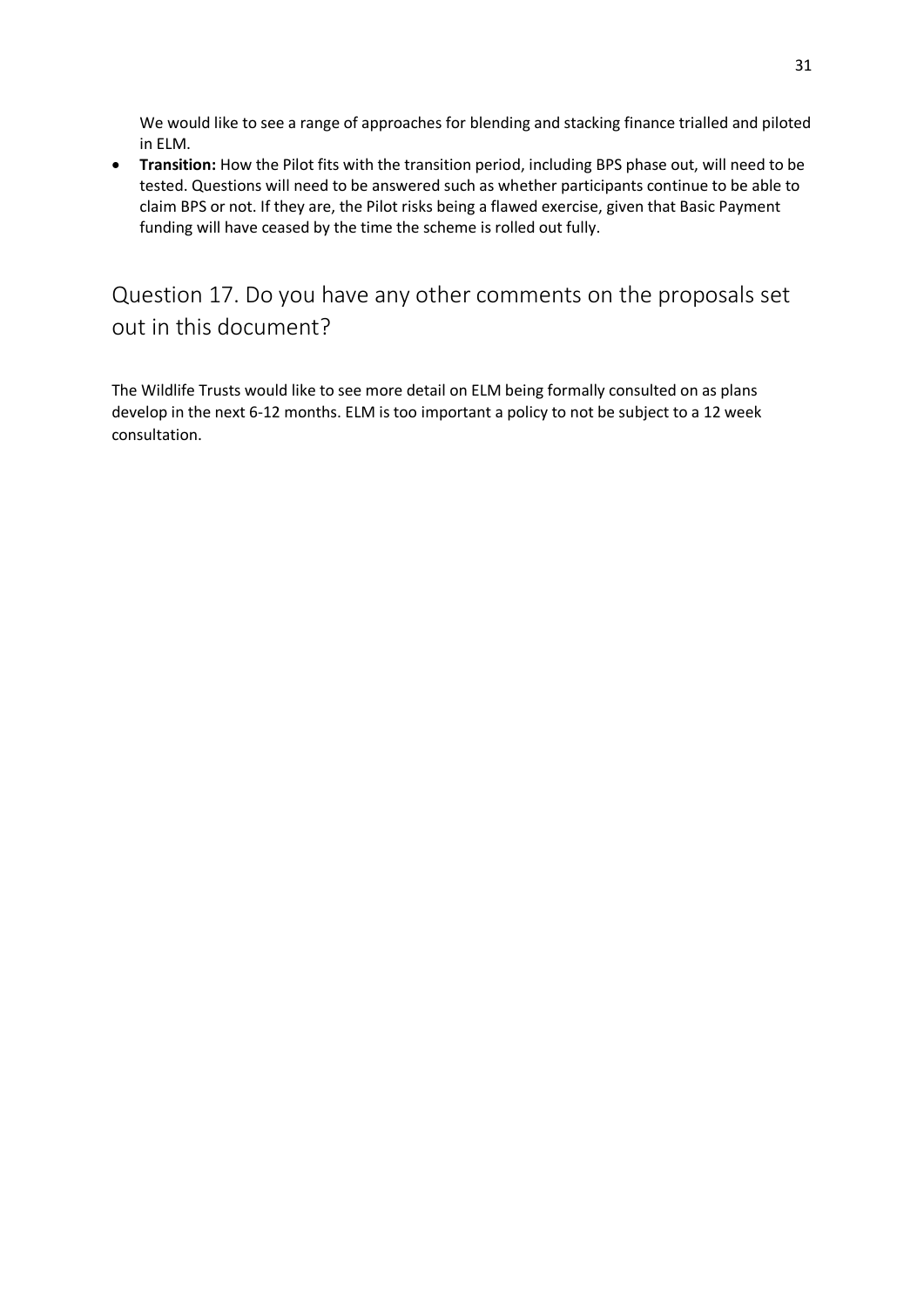<span id="page-31-0"></span>

| <b>Wildlife Trusts</b>                                                                          | <b>Title</b>                                                                                                                                                                                                                                               | <b>Summary</b>                                                                                                                                                                                                                                                                                                                                                                                                                                                                                                                                                                                                                                                                                                                                                                                                                                                                                                                                                                                   |
|-------------------------------------------------------------------------------------------------|------------------------------------------------------------------------------------------------------------------------------------------------------------------------------------------------------------------------------------------------------------|--------------------------------------------------------------------------------------------------------------------------------------------------------------------------------------------------------------------------------------------------------------------------------------------------------------------------------------------------------------------------------------------------------------------------------------------------------------------------------------------------------------------------------------------------------------------------------------------------------------------------------------------------------------------------------------------------------------------------------------------------------------------------------------------------------------------------------------------------------------------------------------------------------------------------------------------------------------------------------------------------|
| Gloucestershire<br>Herefordshire<br>Worcestershire<br><b>BBOWT</b><br>Hampshire & Isle of Wight | A facilitated, farmer-led approach<br>to the delivery of environmental<br>public goods on a landscape scale<br>across Gloucestershire,<br>Herefordshire, Worcestershire,<br>Berkshire, Buckinghamshire,<br>Oxfordshire, Hampshire and the<br>Isle of Wight | Through a partnership of 5 Wildlife Trusts across 8 counties, the trial will engage<br>100 farmers, in order to: 1) produce a LMP template; identify farmer enthusiasm<br>for a public goods scheme, documenting their current farming types and incomes<br>(recording farm accounts) against the public goods they choose to deliver; and test<br>the deliverability of LMP creation through an expert (current adviser) vs novice<br>(recent graduate), to understand the skill sets required and the quality of outputs<br>delivered by these two adviser types                                                                                                                                                                                                                                                                                                                                                                                                                               |
| Cheshire                                                                                        | A natural capital based, farmer-<br>led model of the delivery of<br>environmental public benefit on a<br>landscape scale in the uplands -<br><b>Cheshire Wildlife Trust</b>                                                                                | To develop and test a natural capital-based, farmer-led model for delivering<br>environmental public benefits on a landscape scale in the uplands. The project will<br>assess the response of both advisors and land managers to the approach. Liverpool<br>John Moores will create a natural capital baseline for the target area, incorporating<br>spatial distribution of farm-based public goods. Use tools such as the NE eco-<br>metric to apply a common metric and values to ecosystem services. This will be<br>used to develop a draft whole-farm natural capital assessment tool, which works<br>for advisors and land managers, and can test optimum natural capital and<br>ecological outcomes at both farm and catchment scale. Through testing application<br>of the tool with participants, seek to understand farm advisor and land manager<br>views on the benefits and limitations of such a tool in developing a farm plan, and<br>understand potential barriers to adoption |

# Annex 1 - Wildlife Trust Phase 1 ELM Tests and Trials